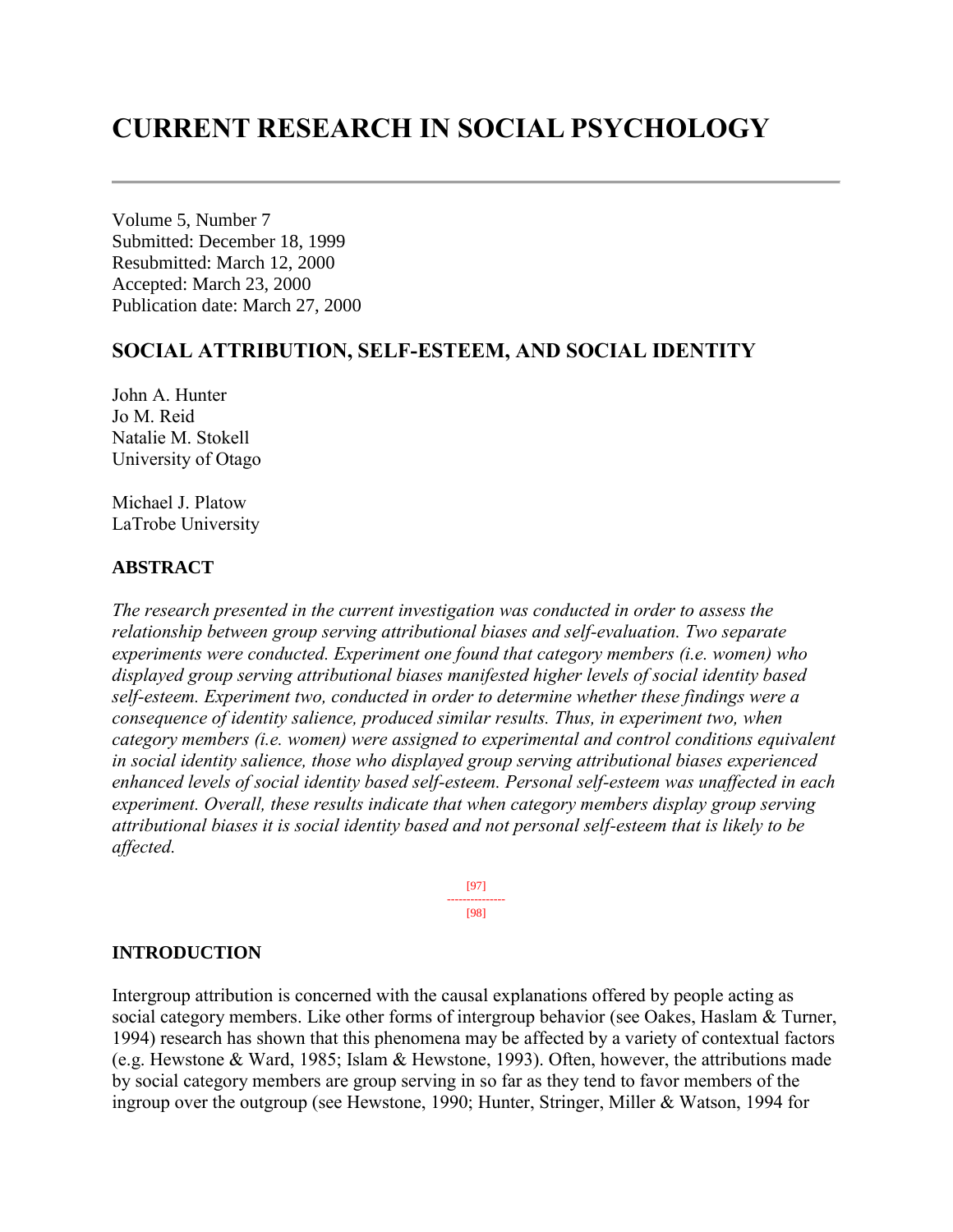reviews). Thus, for example, research carried out by Hunter, Stringer & Watson, (1991) has revealed that Northern Irish Catholics and Protestants attribute ingroup and outgroup violence in a group serving manner. For the members of both categories, outgroup violence was judged to be caused by internal characteristics (i.e. madness, bloodlust). This pattern of responding was reversed when ingroup behavior was explained. Ingroup violence was judged to be caused by external factors (i.e. retaliation, fear of attack). Similar findings were reported by Whitehead, Smith & Eichhorn, (1982). These authors examined the attributions made for athletic and academic success and failure amongst White and Black Americans in the U.S. Amongst other things, the results of this research revealed a tendency for Black participants to attribute White (as opposed to Black) athletic success to the ease of the task. More pronounced effects were found for failure. Both Black and White category members attributed outgroup (as opposed to ingroup) failure on both academic and athletic tasks to a lack of ability.

From the perspective of social identity theory (SIT, Tajfel & Turner, 1979, 1986) intergroup attributional biases may be interpreted as a reflection of the attempt to achieve and maintain a positive social identity. The link between group serving attributional bias and self-conception originally noted by Tajfel (1969) has recently been explicated in a comprehensive review by Hewstone (1989). Drawing on the SIT framework, which posits that category members seek distinctiveness through positively discrepant intergroup comparisons, Hewstone's review outlines two main ways in which group based attributions may be related to social identity (see also Hewstone, 1990). The first suggests that by attributing certain kinds of events (e.g. ingroup success

[98] --------------- [99]

and/or outgroup failure) to certain kinds of causes (i.e. those that are judged to be internal, stable, global and/or personally controllable) a positive social identity may be achieved. The second suggests that by attributing certain kinds of events (e.g. ingroup failure and/or outgroup success) to certain kinds of causes (i.e. those that are external, unstable, specific and/or uncontrollable) a positive social identity may be maintained. Unfortunately, however, the only two studies so far conducted in order to empirically assess the relationship between group serving attributional biases and self-evaluation have produced contradictory results. Thus, although Islam & Hewstone (1993) reported strong associations between intergroup attributions and self-esteem, other research conducted by Hunter, Stringer & Coleman (1993) found only weak and inconsistent relations between these two variables.

Similar results are apparent in research concerned with delineating the role of self-esteem in other forms of intergroup discrimination. One series of studies show higher levels of self-esteem amongst those who display intergroup discrimination (e.g. Lemyre & Smith, 1985; Oakes & Turner, 1980). Another series of experiments reveal that such effects do not always occur (e.g. Chin & McClintock, 1993, experiment 1; Hogg & Sunderland, 1991), whilst further studies indicate that self-esteem may sometimes decrease as a function of discrimination (e.g. Hogg, Turner, Nascimento-Schulze & Spriggs, 1986, experiment 2; see also the review by Hogg  $\&$ Abrams. 1990). As a consequence, of the findings discerned in this broad area (see also Hinkle & Brown, 1990; Hunter, Platow, Bell, Kypri & Lewis, 1997), a number of influential theorists have now begun to challenge the pivotal motivational role accorded to self-esteem within the SIT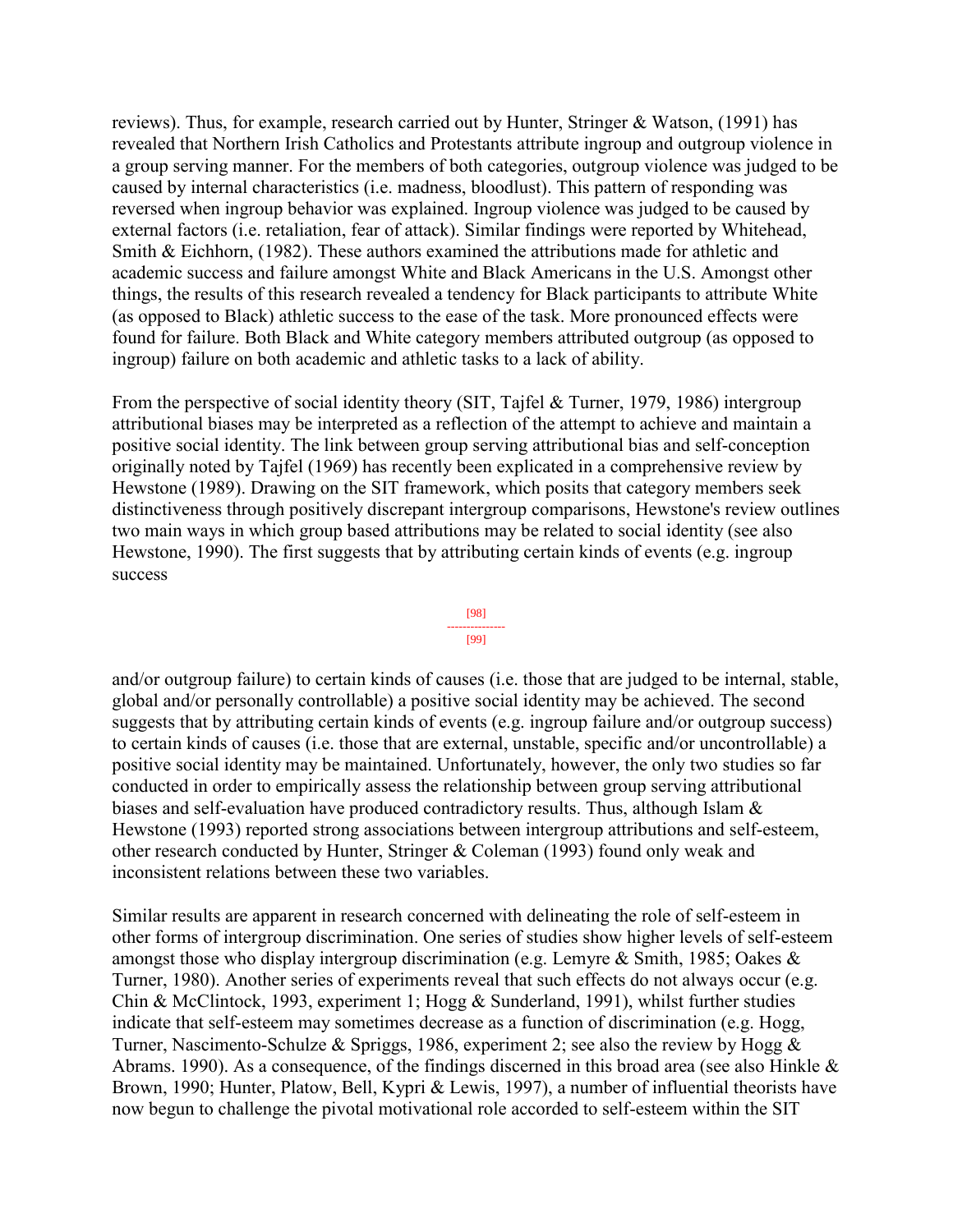framework (Brown, 1995; Hogg & Abrams, 1993). Such challenges do of course have crucial ramifications in so far as they function to draw attention to (a) the relevance of the other important variables which are undoubtedly involved in intergroup conflict (e.g. Hogg & Abrams, 1988; Oakes et al., 1994) and (b) the broader theoretical predictions of SIT (e.g. Tajfel & Turner, 1979, 1986). It would be a mistake to ignore the input of research and theory concerned with either of these issues, as attention to such issues can only enhance our understanding of the many factors involved in intergroup conflict. Nevertheless, it is important to note that, much of the work concerned with assessing the link between self-esteem and various forms of intergroup discrimination is acknowledged to be fraught with a number of methodological shortcomings (for reviews see Abrams & Hogg, 1988; Hunter, Platow, Howard & Stringer, 1996). As such, we would contend, that before the role of self-esteem in intergroup discrimination can be properly evaluated, it is necessary that these shortcomings be adequately addressed.

#### [99] ---------------

#### [100]

One of the major shortcomings associated with research in this area relates to the fact that many researchers have utilized instruments designed to assess personal self-esteem. The use of such measures to examine predictions derived from SIT is, as several commentators have recently argued, conceptually inappropriate (Bourhis, Turner & Gagnon, 1996; Long, Spears & Manstead, 1994). According to SIT the self may be experienced at either the individual or group levels (Hogg & Abrams, 1988; Turner, Oakes, Haslam & McGarty, 1994). The self as defined and evaluated at the individual level (e.g. 'I am generally successful') relates to personal identity. The self as defined and evaluated at the group level (e.g. 'women are generally successful') relates to social identity. With its emphasis on the group based nature of the self, SIT accordingly posits that, in the appropriate conditions, there is a shift in self perception so that any given individual defines and evaluates him or herself not with respect to their personal identity but in terms of their social identity. From the perspective of SIT, the obvious consequence is that selfesteem instruments, especially designed in order to measure personal self-worth (for a review see Blascovich & Tomaka, 1990), provide assessments of the self at the wrong level of abstraction. In this regard, it follows that the failure to find consistent links between various forms of intergroup discrimination and self-esteem may be a consequence of the fact that measures of personal self-esteem fail to adequately assess those components of the self associated with social identity.

The view that instruments tapping personal self-worth do not accurately gauge those components of the self related to social category membership is now advocated by several of those who have reviewed the literature in this area (Abrams & Hogg, 1988; Long & Spears, 1997). As such, researchers have now begun to examine a variety of alternative methods by which to more accurately delineate group based self-evaluation (e.g. Hunter et al., 1996; Platow, Harley, Hunter, Hanning, Shave & O'Connell, 1997). One method with the potential of circumventing the shortcomings inherent in this field has been provided by Luhtanen & Crocker (1992). These theorists, in an attempt to assess the esteem associated with social category membership, have recently developed a collective self-esteem scale. Research incorporating this measure (or one of its four sub-scales) is, in some ways, encouraging with respect to the assumptions of SIT. Thus, Branscombe & Wann (1994), in a study comprised of U.S. college students, found that (although derogation against threat irrelevant outgroups, i.e. French, South Africans and Chinese, led to a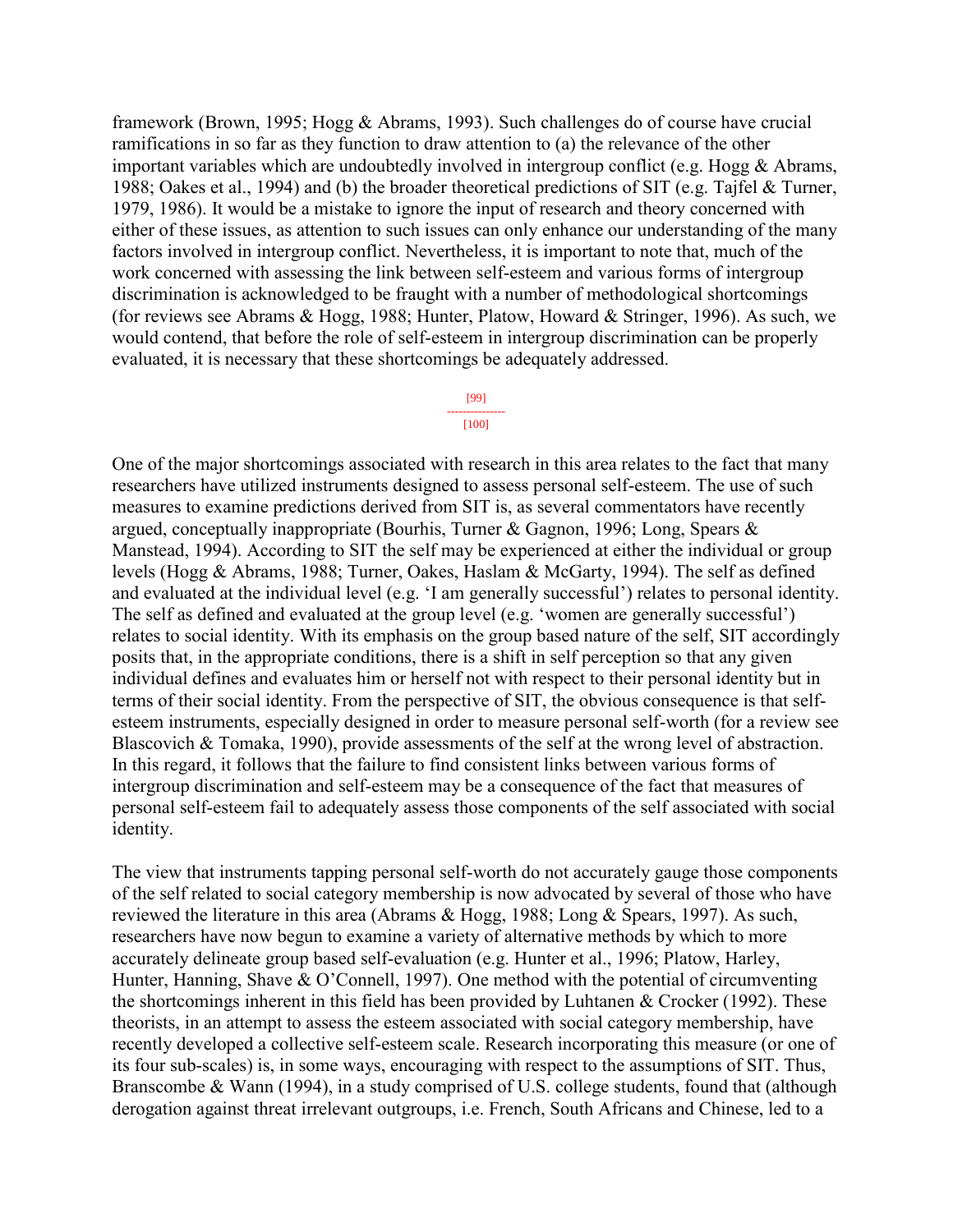decrease in collective self-esteem) derogation against a threat relevant outgroup (i.e. Russian) led to an increase in collective self-esteem. Similar results were reported by Chin & McClintock (1993, experiment 2). Chin & McClintock found higher levels of collective self-esteem amongst the members of minimal groups which had been forced to engage in intergroup discrimination.

#### [100] --------------- [101]

Despite the apparent nature of these findings, the two studies mentioned above contain features which, in vital respects, are problematic for SIT. In large part, this is due to the way in which both Branscombe & Wann and Chin & McClintock have attempted to measure collective selfesteem. Following Luhtanen & Crocker (see also Crocker & Luhtanen, 1990), who use the scale to assess "a general cross-group tendency to have a positive social identity" (Luhtanen & Crocker, 1992, p.304), the researchers in each of these studies have elected to examine the collective self-esteem associated with all the social groups people belong to (i.e. global collective self-esteem). With regard to predictions derived from SIT, there is, however, no logical reason why discrimination against one specific outgroup (i.e. Klees in the Chin & McClintock study and Russians in the Branscombe & Wann study) should cause the collective self-esteem associated with a host of completely unrelated categories (i.e. those based on gender, race, religion and class) to be enhanced. Rather as has been argued by Long and her colleagues (e.g. Long et al., 1994, 1997), from the perspective of SIT, we would expect, that when the members of a 'particular' social category (e.g. women) engage in the successful display of intergroup discrimination against a relevant outgroup (e.g. men) it is only the esteem associated with that 'particular' social category (and not others) which should be affected.

In line with this view, the research presented in the current study represents an attempt to provide a more accurate investigation of the predictions which may be derived from SIT. Thus, in assessing the relationship between group serving attributional biases and self-evaluation, a measure of collective self-esteem modified to tap the esteem associated with one specific social category (i.e. women) will therefore be incorporated. In this respect, we will test one hypothesis. This states that category members who display group serving attributional biases will experience enhanced levels of social identity based self-esteem.

## **EXPERIMENT ONE**

## **Participants**

One hundred and forty women participated in this study. All were undergraduates attending the University of Otago. Seventy-eight were assigned to an experimental condition. Sixty-two were assigned to a control condition. Assignment to each condition was random. Conditions were run in groups of six or more.

## **Design**

Participants assigned to the experimental condition were given the opportunity to attribute cause to ingroup (women) and outgroup (men) target actors who either succeeded or failed in intellectual tasks. This formed a 2 (group membership of target actor: ingroup/outgroup) x 2 (task outcome: success or failure) repeated measures design. Participants assigned to the control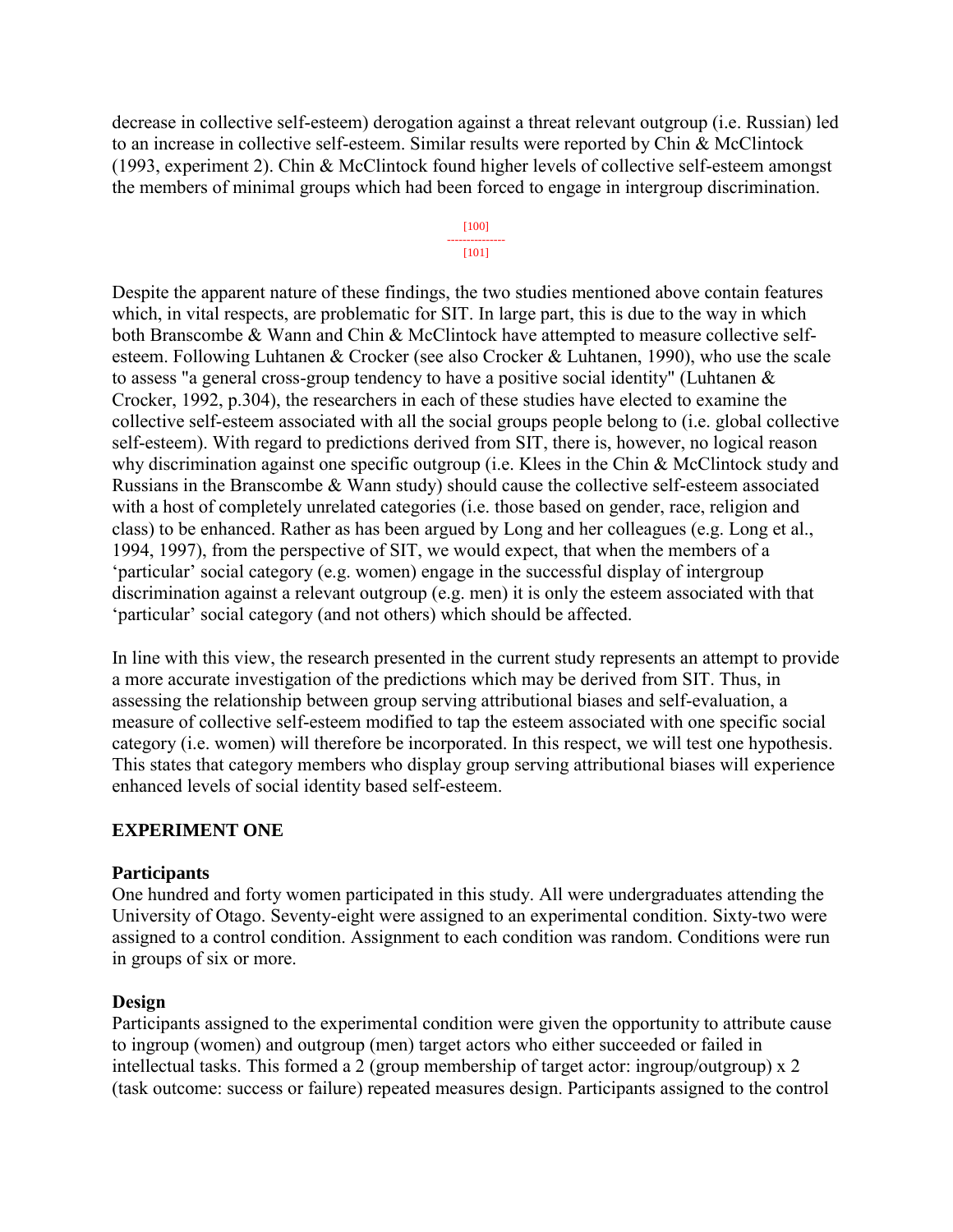condition completed the same tasks as those in the experimental condition with the exception that cause was attributed to target actors who were not identified as ingroup and outgroup members. Following the presentation of the attributional tasks, scales assessing personal and social identity based self-esteem were presented. These scales were the dependent measures.

> [101] --------------- [102]

#### **Materials and Procedure**

The study was introduced as being concerned with self-perception, social judgement and behavior. Participants were told that during the course of the study they would complete a response booklet (containing a number of questionnaire based tasks) and then engage in a short behavioral exercise. In an attempt to facilitate social identity salience (and thus rule out this factor as a possible cause of self-esteem change cf. Hogg & Turner, 1987) participants were informed that the study was specifically concerned with groups comprised of women and men. To further promote this effect, and also control anticipated interaction time amongst ingroup and outgroup members, attention was drawn to the behavioral exercise that was to be carried out at the end of the study. This (bogus) exercise was said to involve a 5 minute interaction with women (ingroup members) and a 5 minute interaction with men (outgroup members). Men were said to be involved in an identical experiment being carried out simultaneously in an adjacent laboratory. To ensure anonymity of responding, participants chose a code number from a box that was passed round the laboratory. Participants were required to record this code number and the gender group to which they belonged on their response booklet. Participants were asked not to communicate amongst one another whilst completing the response booklets.

The first section in each response booklet required participants to complete 12 attributional tasks. Eight of these were distracter tasks, and were included only in an attempt to make the real purpose of the study less obvious.**<sup>1</sup>** For those assigned to the experimental condition, 4 of the attributional tasks comprised a series of one paragraph vignettes depicting a scenario where an ingroup or outgroup target actor succeeded or failed on an academic task.**<sup>2</sup>** Target actors were identified through sex typed names and specific reference to gender (e.g. 'Michelle a female' 'David a male').**<sup>3</sup>** The scenarios, in question, comprised one instance each of a female and male student who had (a) succeeded and been awarded 80% on an academic test and (b) failed and been awarded 20% on an academic test The vignettes were presented in a single random order interspersed throughout the response booklet. Directly after the presentation of each vignette, participants were asked to write down what they perceived as the single most important cause of the target's success or failure. Following recent developments in this area (e.g. Islam & Hewstone, 1993; McAuley, Duncan & Russell, 1992) the cause was then rated along five causal dimensions pertaining to whether it was judged to be (a) internal or external (b) stable or unstable (c) global or specific (d) under personal control and (e) under external control. Cause on the internal-external dimension

> [102] --------------- [103]

was assessed on the basis of whether the cause was something inside as opposed to outside the actor. Cause on the stable-unstable dimension was assessed on the basis of whether the cause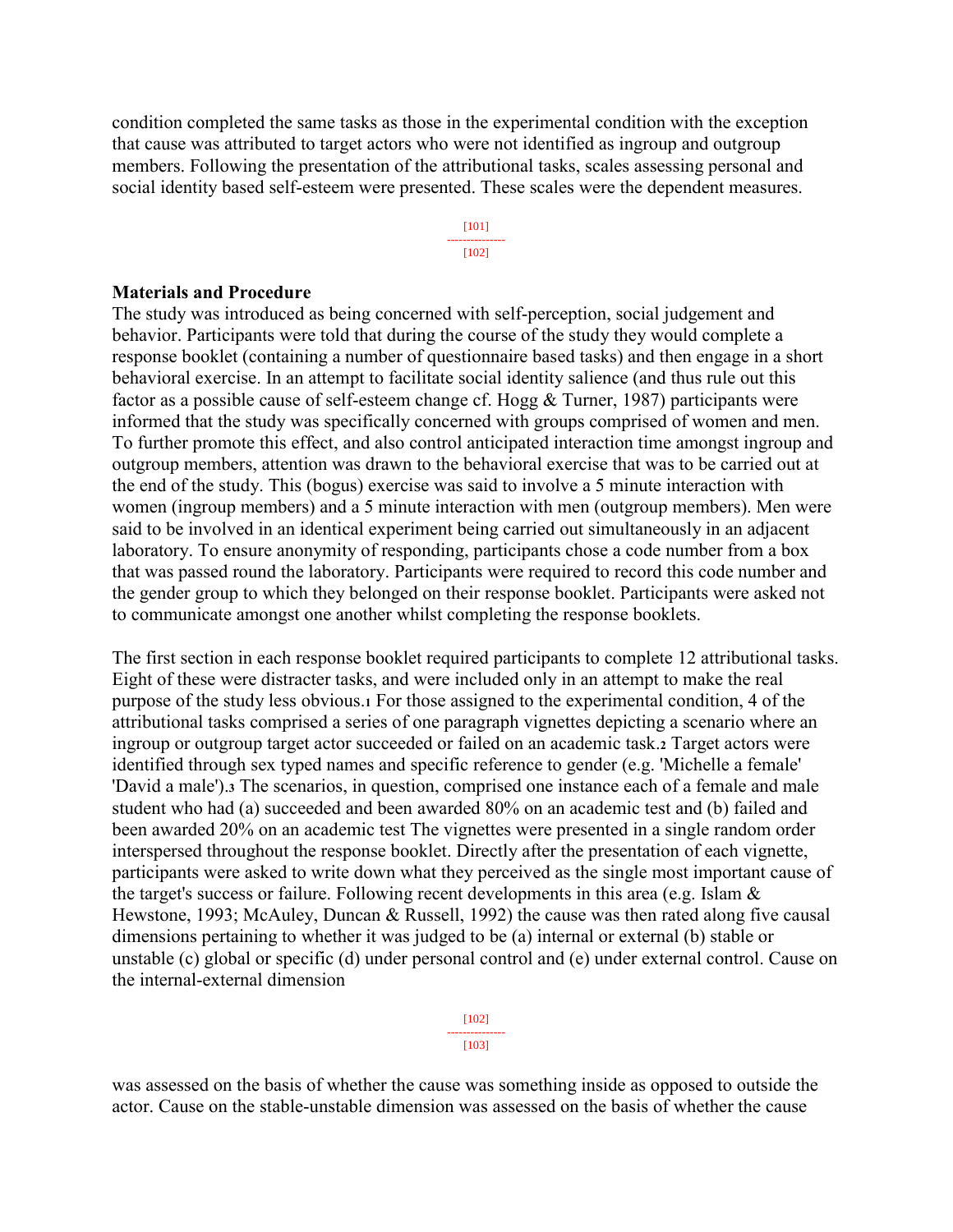was constant or variable over time. Cause on the global-specific dimension was assessed on the basis of whether the cause affected the actor across a variety as opposed to specific circumstances. Cause on the personal control dimension was assessed on the basis of whether the cause was controllable by the actor. Cause on the external control dimension was assessed on the basis of whether the cause was controllable by other people (see McAuley et al., 1992). All ratings were made on 9-point Likert scales (1-yes, 9-no).

In an attempt to facilitate the opportunity to engage in meaningful behavior related to their categorization, participants in the control condition were presented with the same attributional tasks as those in the experimental condition. The only difference was that all information relating to the gender of target actors was omitted from the vignettes. Thus, in the control condition gender neutral names (i.e. Robin, Chris) were substituted for sex typed names (e.g. Michelle, David). The names utilized in the present study were included on the basis of previous research (see Hunter et al., 1997; Ng, 1990). Nevertheless, in a bid to ensure that participants in the present study would be less sure of the gender identity of those with such names, a separate pilot test was conducted (N=74). Here the names of actors depicted in experimental (e.g. Michelle, David) and control vignettes (i.e. Robin, Chris) were contrasted. Ratings were assessed using 7 point Likert scales (7-certain, 1-uncertain). The results showed that participants were much less sure of the gender identity of those targets depicted in the control than in the experimental vignettes (M=3.01 v M=6.30, t(73)=16.14, p<.0005). These findings also suggest that gender neutral names, of the sort incorporated here, are not classified generically as male (see also Ng, 1990).

Immediately following the attribution tasks, all participants completed Luhtanen and Crocker's (1992) private collective self-esteem sub-scale and the general self-evaluation sub-scale of the SDQ III (Marsh & O'Neill, 1984). In keeping with the general tenets of other research (e.g. Crocker & Luhtanen, 1990; Luhtanen & Crocker, 1992) these two scales were only moderately correlated amongst the current sample  $(r=25, N=140)$ . The private collective self-esteem

#### [103] ---------------

#### [104]

sub-scale is designed to assess the extent to which people evaluate the social groups to which they belong. The questions comprising this particular sub-scale, are thus, deemed to be a close approximation of Tajfel's (1982) conception of social identity (Crocker & Luhtanen, 1990, p. 63, see also the review by Long & Spears, 1997). As such, this sub-scale would appear to be an effective measure of social identity based self-esteem. Given that the scale is 'easily adapted' to assess the esteem associated with a specific social identity (Crocker, Luhtanen, Blaine & Broadnax, 1994, p. 511), and in line with the rationale of the current investigation, the four items comprising this questionnaire were modified to refer to one particular social identity (e.g. 'I feel good about being a woman' and 'I often regret that I am a woman'). Half of the items were scored in the reverse order. Higher scores reflect more positive levels of private collective selfesteem. Responses were recorded on a 7-point Likert scale (1-agree strongly, 7-disagree strongly). The general self-esteem sub-scale of the SDQ III is based on the Rosenberg (1965) self-esteem scale. An excellent gauge of personal identity (see Blascovich & Tomaka, 1990), this 12 item measure is identical to that used in other studies which have sought to investigate the association between various forms of intergroup discrimination and personal self-esteem (e.g.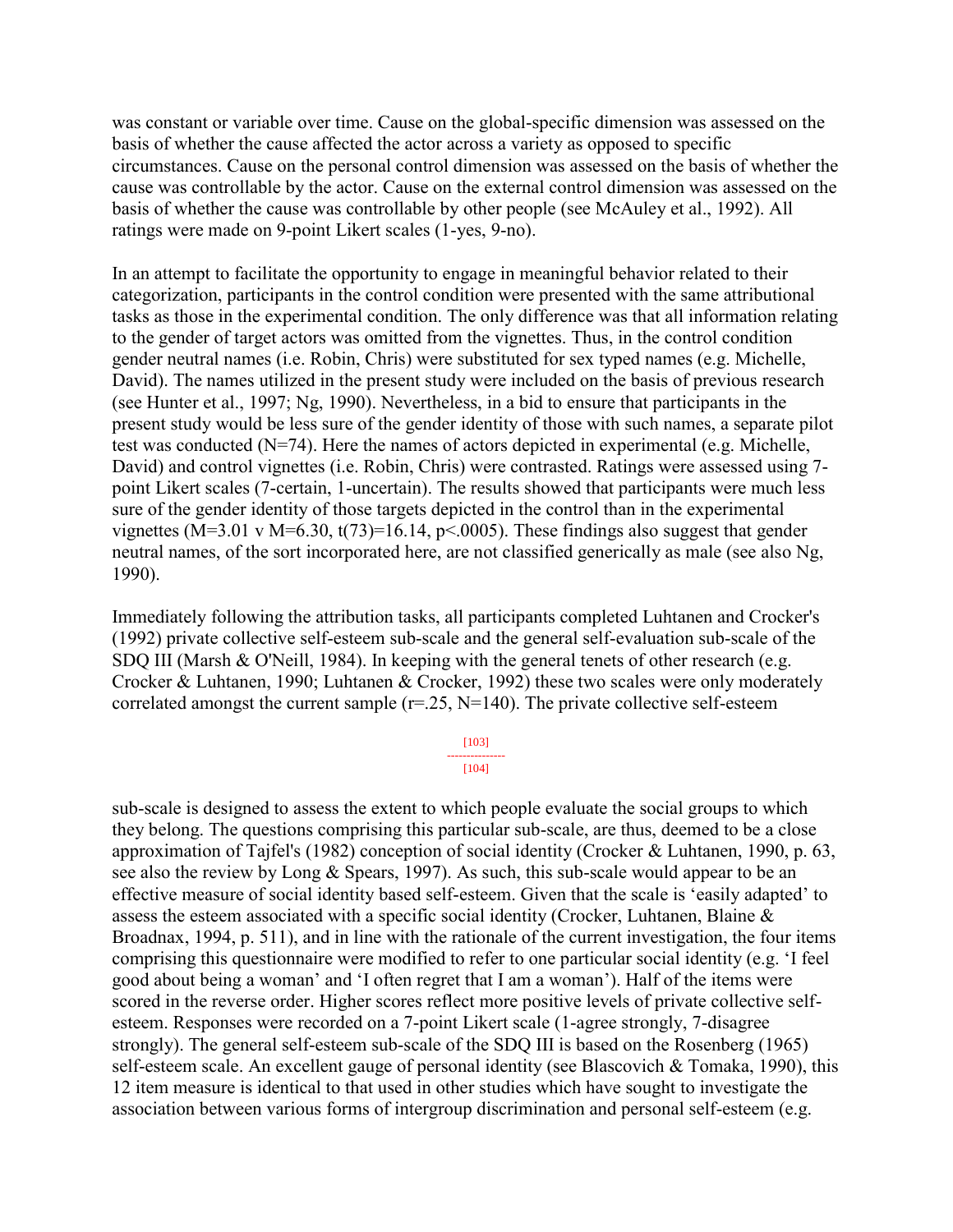Hunter et al., 1996; Oakes & Turner, 1980). This scale contains items such as 'Overall, I have a lot of respect for myself' and 'Overall, nothing that I do is very important'. Responses were scored on an 8-point Likert scale (1-definitely false, 8-definitely true). Higher scores reflect more positive levels of self-esteem. Half of the items were scored in the reverse order. Separate pilot analyses carried out on data collected prior to the instigation of the present investigation reveal that both the modified version of the private collective self-esteem sub-scale (Cronbach's alpha .84, N=171) and the general self-esteem sub-scale of the SDQ III (Cronbach's alpha .85, N=178) retain high levels of reliability (see also Crocker et al., 1994; Marsh, 1992). Also included were a number of manipulation check items. Participants were asked what they thought the study was really about, if there was anything odd or unusual about the study and whether there was anything about the study on which they wished to comment. Participants were then debriefed and thanked for taking part.

## **RESULTS OF EXPERIMENT 1**

## **Intergroup Attributional Bias**

Ratings on each of the five causal dimensions were analyzed independently using separate 2 (group membership of target actor: ingroup/outgroup) x 2 (task outcome: success or failure) repeated measures analysis of variance (ANOVA's). All cell means can be seen in Table 1. Higher scores indicate that cause is judged to be more internal, stable, global, under personal control and external control.

#### [104] --------------- [105]

| <b>Causal Dimension</b> | <b>Ingroup</b> | Outgroup       | <b>Ingroup</b> | Outgroup       |
|-------------------------|----------------|----------------|----------------|----------------|
|                         | <b>Success</b> | <b>Success</b> | <b>Failure</b> | <b>Failure</b> |
|                         | (SD)           | (SD)           | (SD)           | (SD)           |
| <b>Internality</b>      | 7.46           | 6.95           | 4.86           | 6.38           |
|                         | $(1.68)$ #     | (2.19)         | $(2.54)$ **    | (2.15)         |
| Stability               | 7.09           | 6.71           | 3.05           | 4.36           |
|                         | (1.77)         | (2.01)         | $(1.85)$ **    | (2.14)         |
| <b>Globality</b>        | 7.73           | 7.62           | 5.71           | 6.55           |
|                         | (1.43)         | (1.64)         | $(2.29)$ **    | (2.03)         |
| <b>Personal Control</b> | 7.78           | 7.21           | 6.56           | 7.00           |
|                         | $(1.38)$ #     | (2.24)         | (2.31)         | (2.19)         |
| <b>External Control</b> | 3.40           | 3.76           | 4.78           | 4.53           |
|                         | (2.37)         | (2.51)         | (2.57)         | (2.51)         |

**Table 1. Mean attributional ratings for the successes and failures of ingroup and outgroup targets as a function of causal dimension.** 

\*\*p<.01, group serving differences in the attributions made for ingroup and outgroup failure by Dunn's test (N=78). #p<.01, group serving differences in the attributions made for the success and failure of ingroup members by Dunn's test  $(N=78)$ .

**Note**: Higher scores denote that cause is judged to be more internal, stable, global, under personal control and external control.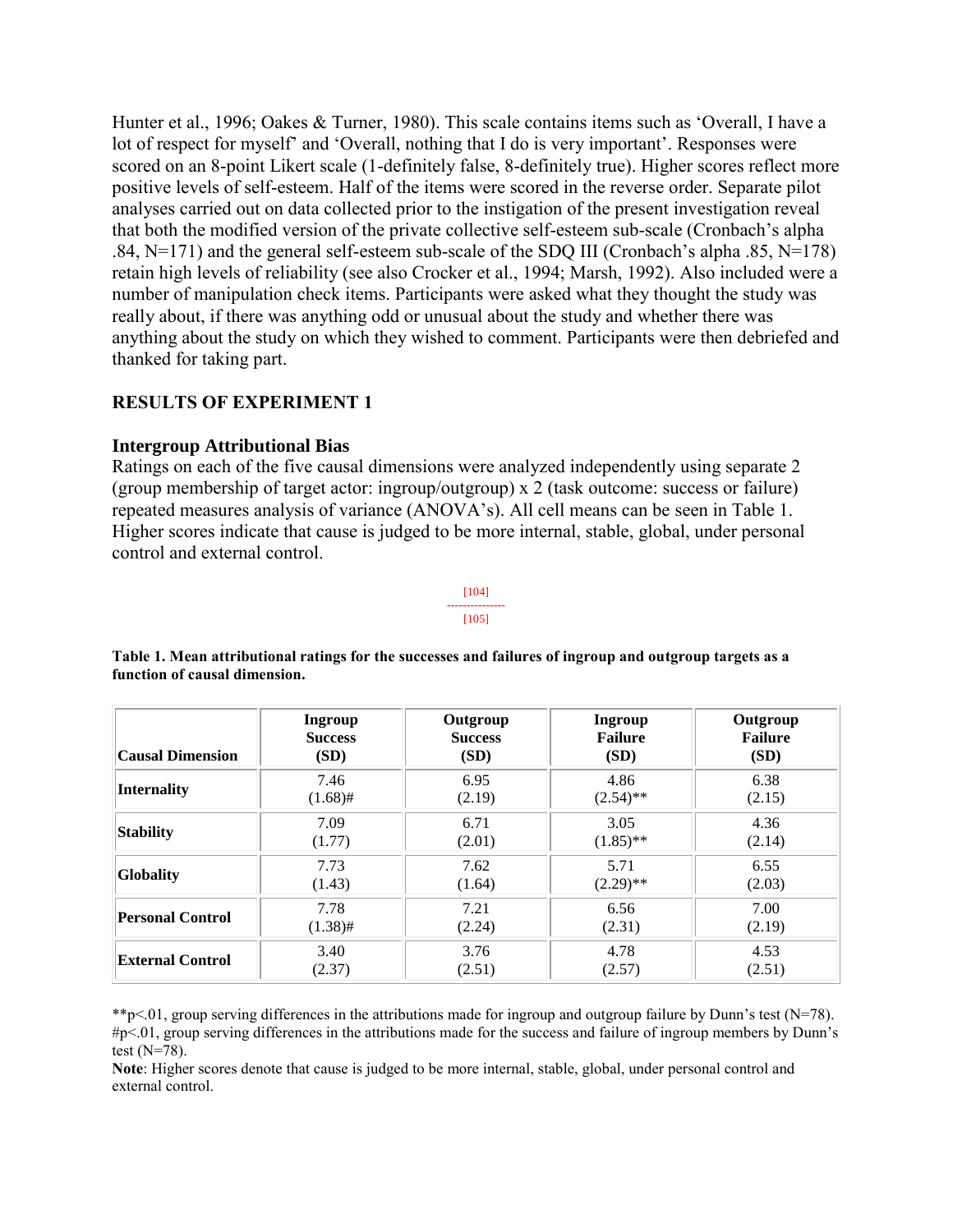#### *Internality*

A main effect was found for task outcome  $(F(1, 77)=43.30, p<.001)$ . More internal attributions were made for success than failure ( $M=7.21$  v  $M=5.63$ ). A main effect was also found for group membership of target actor (F(1, 77)=4.24, p<.05). More internal attributions were made for outgroup behavior ( $M=6.67$  v  $M=6.16$ ). Both of these effects were mediated by an interaction between group membership of target actor and task outcome  $(F(1, 77)=27.22, p<.001)$ . To

#### [105] --------------- [106]

assess this effect further a series of planned pairwise comparisons were carried out.**<sup>4</sup>** A strong group serving effect was found in the attributions women made for ingroup and outgroup failure. Less internal attributions were made for ingroup failure than outgroup failure  $(t(77)=4.35)$ , p<.0005). A non-significant tendency also emerged for women to make more internal attributions for ingroup success than outgroup success  $(t(77)=1.88, p<0.07)$ . In an attempt to control the familywise error rate, Dunn's correction (Bonferroni t) was incorporated. Using this relatively conservative test (see Howell, 1987) the former, group serving, effect was significant (critical alpha value 2.89,  $p<01$ ). Following Hewstone (1990) two further planned comparisons were implemented. This analysis, conducted in order to investigate what Hewstone refers to as outcome effects, compares the attributions made for successes as opposed to failures separately for ingroup and outgroup targets. Attributions of this type may be group serving to the extent that participants make (a) more internal, stable, global and personally controllable attributions for ingroup success than ingroup failure and/or (b) more internal, stable, global and personally controllable attributions for outgroup failure than outgroup success. A strong group serving effect was found for ingroup behavior (t(77)=5.99, p<.0005, critical alpha value 2.89, p<.01), whilst only a non-significant trend emerged for outgroup behavior  $(t(77)=1.97, p<.06)$ . In both cases, more internal attributions were made for ingroup success than ingroup failure. There were no other significant effects.

### *Stability*

A main effect was found for task outcome  $(F(1, 77)=222.07, p<0.01)$ . Success was judged to be more stable than failure ( $M=6.90$  v  $M=3.71$ ). A main effect approaching significance was found for group membership of target actor  $(F(1, 77)=3.88, p<.06)$ . There was a tendency to judge outgroup behavior as being affected by more stable causes than ingroup behavior (M=5.54 v M=5.07). This effect was mediated by the interaction found between group membership of target actor and task outcome  $(F(1, 77)=20.91, p<0.01)$ . Planned pairwise comparisons revealed a strong group serving effect in the attributions made for ingroup and outgroup failure. Outgroup failure was attributed to more stable causes than ingroup failure  $(t(77)=4.14, p<.0005,$  critical alpha value 2.89,  $p<01$ ). Analysis conducted to assess outcome effects did not reveal any group serving effects. There were no other significant effects.

> [106] --------------- [107]

### *Globality*

A main effect was found for task outcome  $(F(1, 77)=49.33, p<.001)$ . Success was perceived as being more global than failure ( $M=7.68$  v  $M=6.13$ ). A second main effect was found for group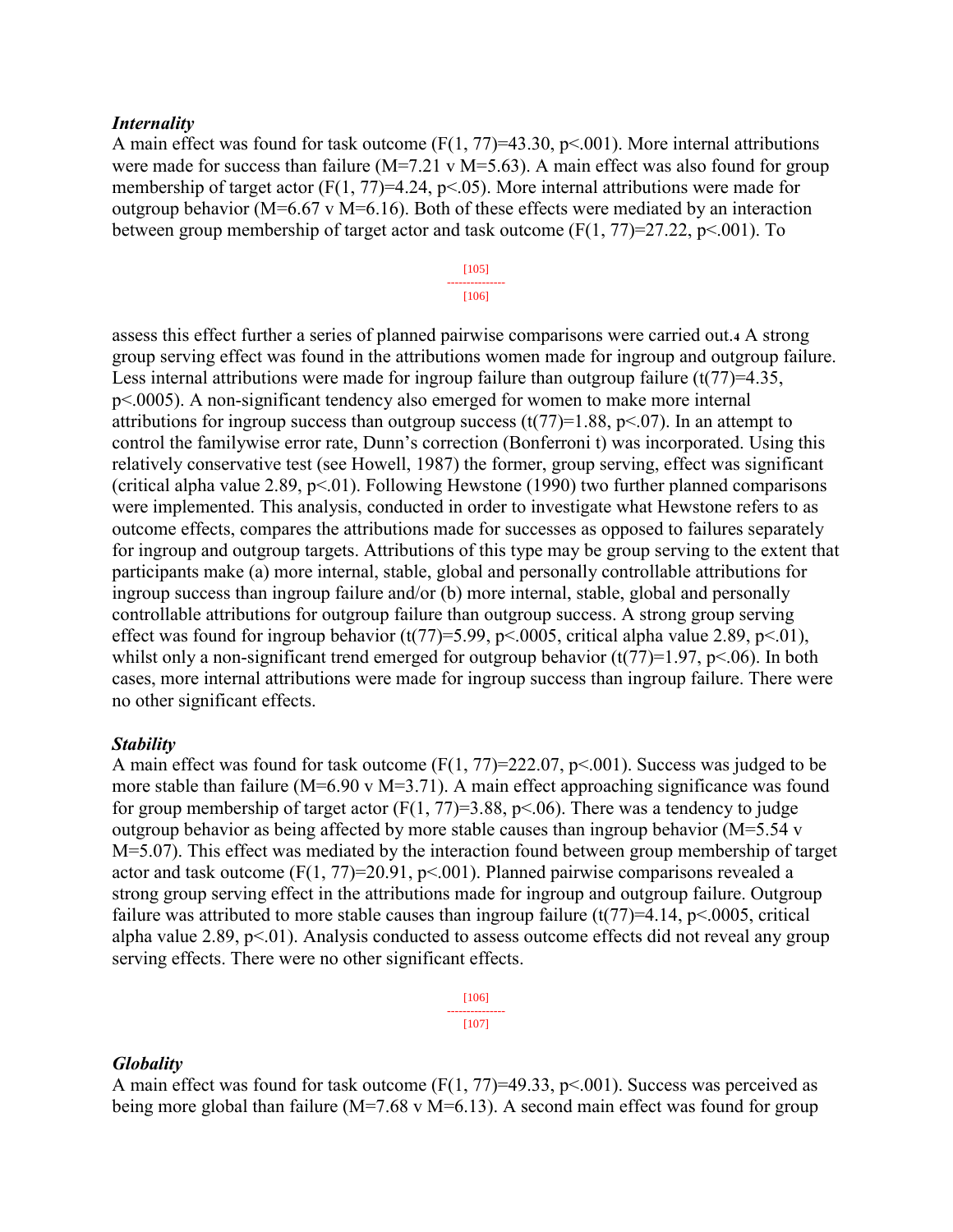membership of target actor (F(1, 77)=4.60, p<0.4). Outgroup behavior was seen as being more global than ingroup behavior ( $M=7.08$  v  $M=6.72$ ). This effect was qualified by the interaction found between group membership of target actor and task outcome  $(F(1, 77)=8.43, p<.006)$ . Planned comparisons revealed a group serving effect in the attributions made for failure. Outgroup failure was judged to be a consequence of more global causes than ingroup failure (t(77)=3.04, p<.005, critical alpha value 2.89, p<.01). Analysis examining outcome effects did not reveal any group serving effects. There were no other significant effects.

## *Personal Control*

A main effect was found for task outcome  $(F(1, 77)=9.00, p<.001)$ . Success was judged as being more under personal control than failure (M=7.50 v M=6.78). An interaction was found between group membership of target actor and task outcome  $(F(1, 77)=5.52, p<.03)$ . Planned comparisons showed that positive ingroup behavior was attributed to be more under personal control than positive outgroup behavior  $(t(77)=2.11, p<0.05)$ . This effect did, however, fail to reach significance when using Dunn's correction (critical alpha value 2.29, p<.05). Analysis of outcome effects revealed a strong group serving effect with respect to ingroup behavior (t(77)=4.36, p<.0005, critical alpha value 2.89, p<.01). Positive ingroup behavior was perceived to be more under personal control than negative ingroup behavior. There were no other significant effects.

## *External Control*

A main effect was found for task outcome  $(F(1, 77)=23.33, p<0.01)$ . Failure was judged as being more under external control than success (M=4.66 v M=3.58). Planned comparisons contrasting the attributions made for (a) positive ingroup and positive outgroup behavior and (b) negative ingroup and negative outgroup behavior did not find significant effects. Analysis of outcome effects also failed to reveal any significant group serving biases. There were no other significant effects.

> [107] --------------- [108]

## **Self-Esteem**

To examine differences in social identity based (i.e. private collective self-esteem) and personal self-esteem amongst those assigned to experimental and control conditions separate one way ANOVA's were conducted. Cell means can be seen in Table 2. A significant effect was found for private collective self-esteem  $(F(1, 139)=44.41, p<0.001)$ . Participants in the experimental condition (following the display of group serving attributional biases) manifested higher levels of private collective self-esteem. No differences were found with respect to personal self-esteem  $(F(1, 139)=0.80, p>77)$ .

|  |  | Table 2. Experimental and control participants personal and private collective self-esteem |
|--|--|--------------------------------------------------------------------------------------------|
|  |  |                                                                                            |

| <b>Self-Esteem</b>                    | <b>Experimental</b><br>(SD) | Control<br>(SD) |
|---------------------------------------|-----------------------------|-----------------|
| <b>Private collective self-esteem</b> | 24.09<br>$(3.76)$ **        | 20.15<br>(3.09) |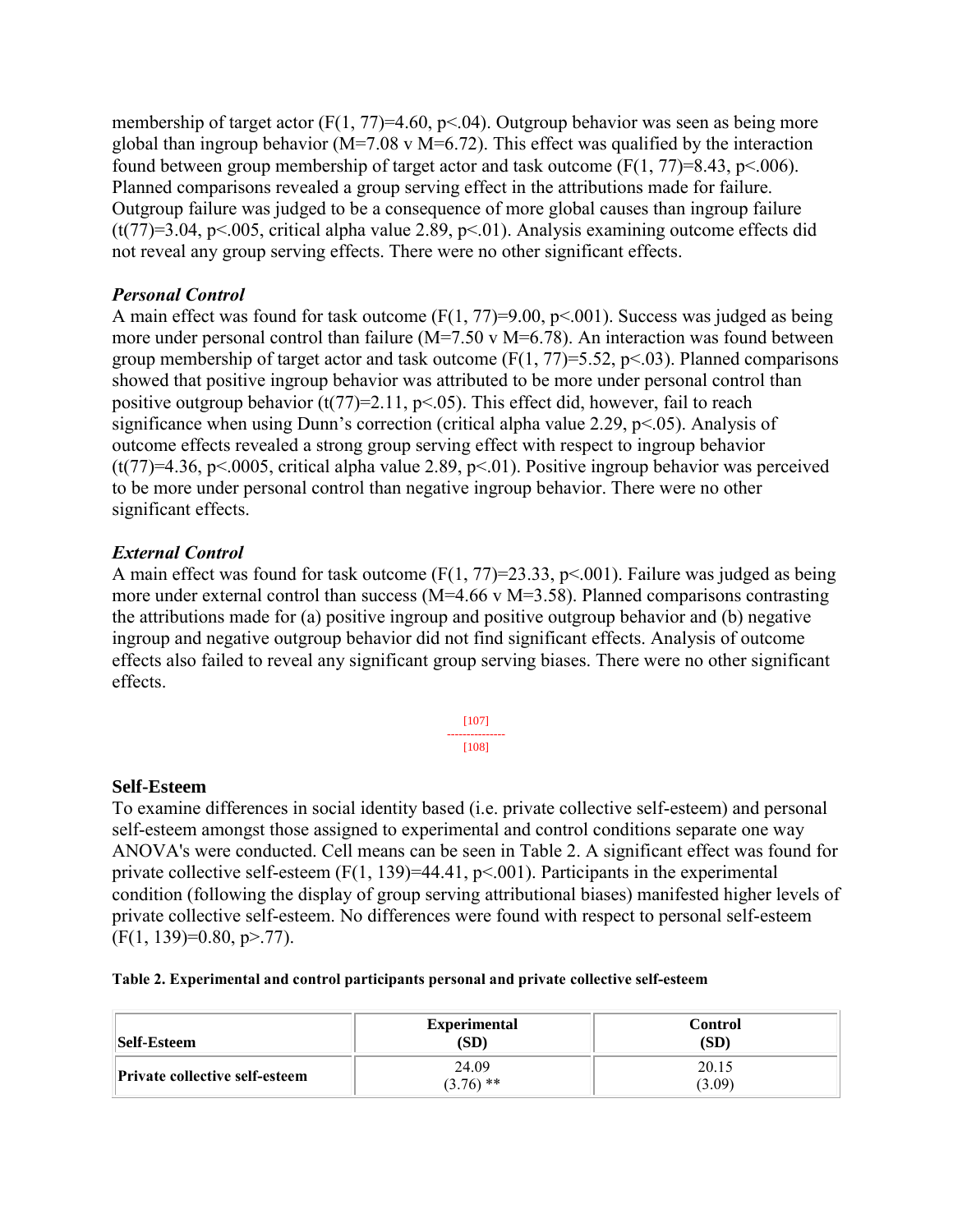|                      | 5.20             | $\Delta$       |
|----------------------|------------------|----------------|
| Personal self-esteem | 10 <sub>10</sub> | $\sim$<br>0.82 |

\*\*p<.001, differences in experimental and control group participants self-esteem by ANOVA (experimental, N=78; control, N=62).

**Note**: More positive scores denote higher levels of self-esteem.

### **DISCUSSION OF EXPERIMENT 1**

One hypothesis was tested in this experiment. This predicted that category members who displayed group serving attributional biases would experience enhanced levels of social identity based self-esteem. Support for this hypothesis was found. Category members, in the experimental condition, judged outgroup (i.e. male) failure to be the result of more internal, stable and global causes than ingroup (i.e. female) failure. A number of group serving outcome effects were also evident. Ingroup success was attributed to more internal and personally controllable causes than



ingroup failure. Following the display of these biases, women in the experimental condition were found to have higher levels of social identity based self-esteem, when compared with those in the control condition. No differences were found with respect to personal self-esteem. These findings are consistent with predictions derived from SIT which suggest, that group serving attributional biases are, in part, affected by the attempt to achieve and maintain a positive social identity. Although such findings are encouraging, a potential shortcoming inherent in this study pertains to the issue of salience (e.g. Oakes & Turner, 1980). Prior to the assessment of selfesteem, women assigned to the experimental condition attributed cause to targets identified as ingroup and outgroup members. Women assigned to the control condition attributed cause to targets not so identified. One possible problem with this methodology is that the vignettes used in the experimental condition may have made group membership more salient. Previous research has shown that when a person's membership in 'real' social categories becomes salient selfesteem may increase or decrease (Hogg & Turner, 1987). As a result, it may be argued therefore that the enhanced salience of social category membership in the experimental condition could have elevated participants self-esteem, irrespective of the display of group serving attributional biases. In order to investigate this possibility a second study was conducted. In this experiment, one hypothesis was tested. This predicted that when category members were assigned to experimental and control conditions equivalent in terms of social identity salience, those in the experimental condition would experience enhanced levels of social identity based self-esteem, following the display of group serving attributional biases.

### **EXPERIMENT 2**

#### **Participants**

Eighty-five undergraduate women participated in this study. All were attending the University of Otago. Thirty-nine were assigned to an experimental condition. Forty-six were assigned to 1 of 2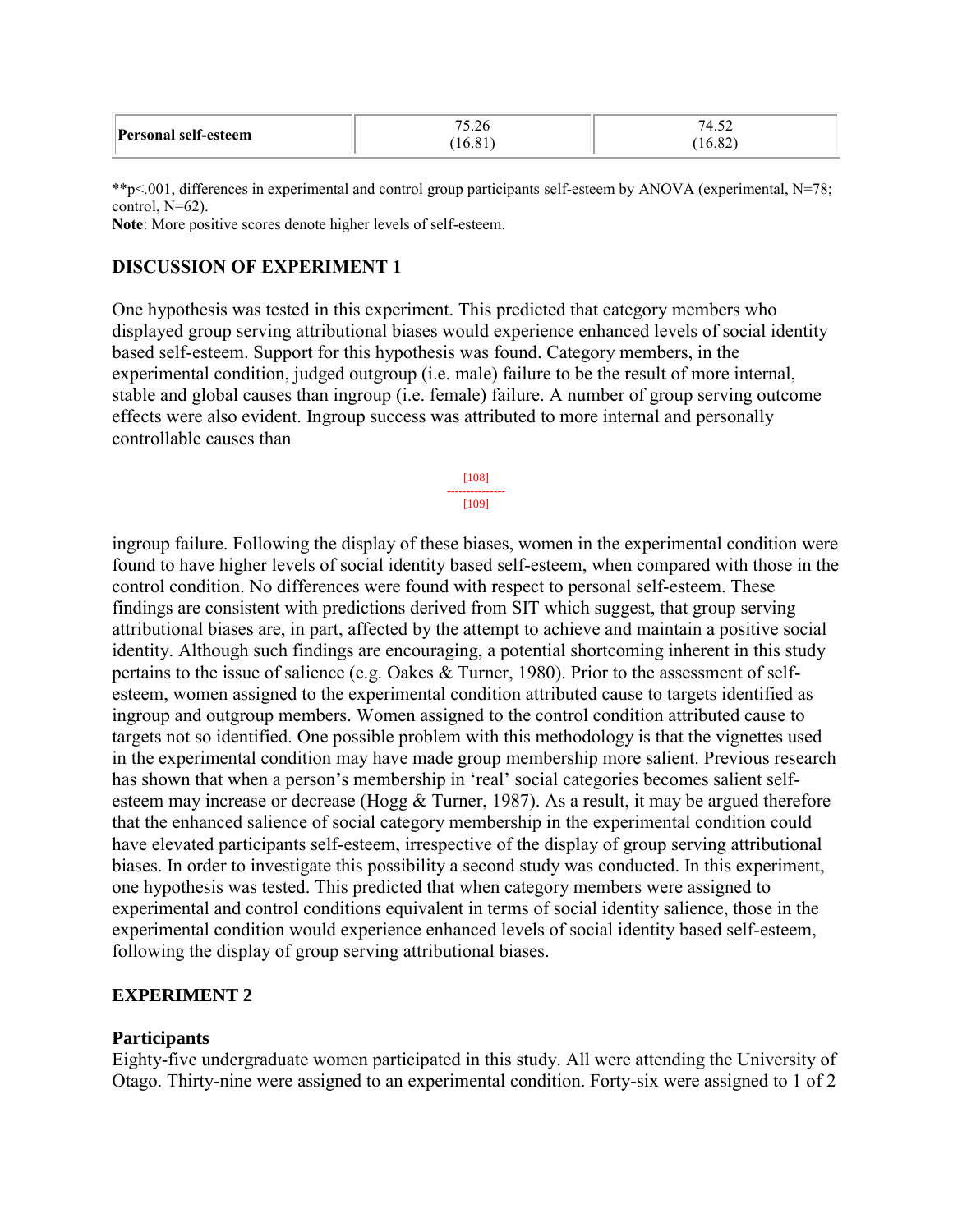control conditions. Assignment to each condition was random. Conditions were run in groups of six or more.

> [109] --------------- [110]

### **Design**

Participants assigned to the experimental condition were given the opportunity to attribute cause to ingroup (women) and outgroup (men) target actors who either succeeded or failed in intellectual tasks. This formed a 2 (group membership of target actor: ingroup/outgroup) x 2 (task outcome: success or failure) repeated measures design. Participants assigned to the first control condition completed the same tasks as those in the experimental condition with the exception that cause was attributed to target actors who were not identified as ingroup and outgroup members. The dependent measures (administered following the attributional tasks) were scales assessing personal and social identity based (i.e. private collective) self-esteem. In order to provide an assessment of pre-test levels of self-esteem, participants assigned to the second baseline control condition completed the measures of personal and social identity based self-esteem without then taking the attributional tasks.

### **Materials and Procedure**

The materials and procedure used in experiment 1 were identical to those used in experiment 2 with two exceptions. The first exception was the inclusion of a second control condition. This additional condition was incorporated in an attempt to gauge baseline (or pre-test) levels of selfesteem. Thus, participants assigned to the second control condition completed the measures of personal and social identity based self-esteem without then undertaking the attributional tasks. The second exception was included in an attempt to demonstrate equivalent social identity salience across experimental and control conditions. In order to do this the group membership sub-scale, from Luhtanen & Crocker's (1992) collective self-esteem scale, was incorporated. This four item sub-scale was developed in order to examine the extent to which category members judge themselves as group members.**<sup>5</sup>** In keeping with the nature of the present study, questions were modified to refer to one specific identity (e.g. 'I cooperate with other women' and 'I feel that I don't have much to offer other women'). Two of the questions were scored in the reverse order. Positive scores reflect higher levels of group membership self-esteem. Answers were scored on a 7-point Likert scale (1-agree strongly, 7-disagree strongly). To ensure comparable identity salience amongst experimental and control group participants at the outset of the study, half the items were administered prior to the presentation of the attribution tasks. To ensure comparable identity salience, amongst experimental and control group participants after the completion of the attribution tasks, half the items were administered following the presentation of the scales assessing both private collective self-esteem and personal self-esteem.

> [110] --------------- [111]

## **RESULTS OF EXPERIMENT 2**

### **Manipulation Check**

In order to examine potential differences in social identity salience across experimental and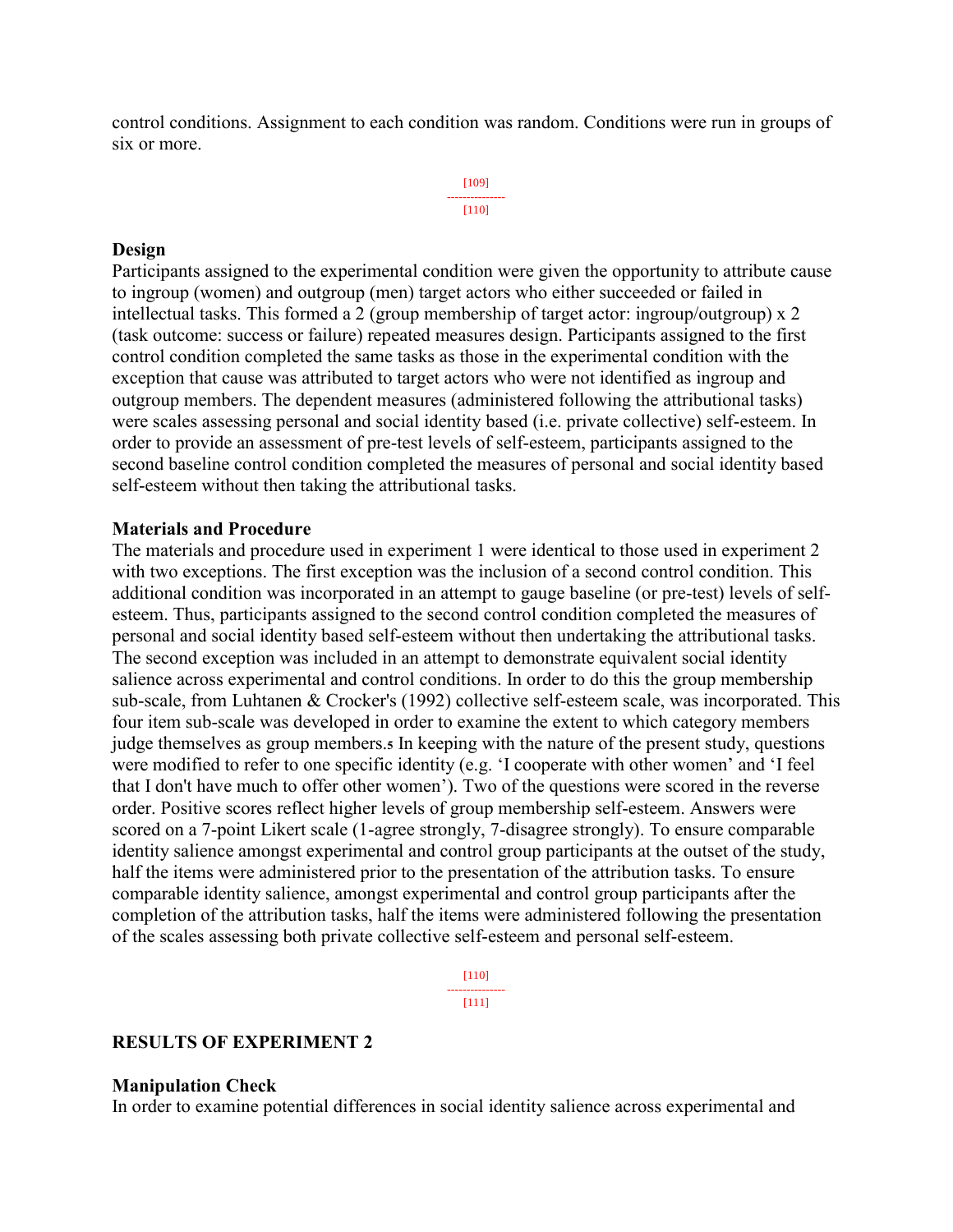control conditions prior to (experimental  $M=10.67$  v control  $M=10.85$ ) and following (experimental  $M=11.15$  v control  $M=11.35$ ) the completion of the attributional tasks, separate one way analysis of variance (ANOVA's) were conducted. No significant differences were found in either case (both  $p's > .76$ ). This indicates that social identity was similarly salient amongst experimental and control participants throughout the course of the study. Presumably, therefore any differences in social identity based (or indeed personal) self-esteem which emerge in the present study can not be explained away on the basis of differential identity salience.

### **Intergroup Attributional Bias**

As in experiment 1, ratings on each of the five causal dimensions were analyzed independently using separate 2 (group membership of target actor: ingroup/outgroup) x 2 (task outcome: success or failure) repeated measures analysis of variance (ANOVA's). All cell means can be seen in Table 3. Higher scores indicate that cause is judged to be more internal, stable, global, under personal control and external control.

#### [111] --------------- [112]

| <b>Causal Dimension</b> | Ingroup        | Outgroup       | <b>Ingroup</b> | Outgroup       |
|-------------------------|----------------|----------------|----------------|----------------|
|                         | <b>Success</b> | <b>Success</b> | <b>Failure</b> | <b>Failure</b> |
|                         | (SD)           | (SD)           | (SD)           | (SD)           |
| <b>Internality</b>      | 7.90           | 7.31           | 6.03           | 7.00           |
|                         | $(1.43)$ #     | (1.94)         | (2.32)         | (2.01)         |
| Stability               | 6.97           | 6.36           | 2.97           | 4.56           |
|                         | (1.80)         | (1.80)         | $(1.58)$ **    | (2.06)         |
| <b>Globality</b>        | 7.64           | 7.08           | 5.13           | 6.46           |
|                         | $(1.53)$ #     | (2.02)         | $(2.51)$ **    | (1.88)         |
| <b>Personal Control</b> | 7.69           | 7.23           | 5.95           | 7.62           |
|                         | $(1.89)$ #     | (1.98)         | $(2.34)$ **    | (1.33)         |
| <b>External Control</b> | 3.95           | 4.90           | 5.36           | 4.92           |
|                         | $(2.04)$ *#    | (2.44)         | (2.12)         | (2.30)         |

#### **Table 3. Mean attributional ratings for the successes and failures of ingroup and outgroup targets as a function of causal dimension.**

\* p<.05, \*\*p<.01, group serving differences in the attributions made for ingroup and outgroup failure by Dunn's test  $(N=39)$ .

#p<.01, group serving differences in the attributions made for the success and failure of ingroup members by Dunn's test  $(N=39)$ .

**Note**: Higher scores denote that cause is judged to be more internal, stable, global, under personal control and external control.

|  | [112] |  |
|--|-------|--|
|  |       |  |
|  | [113] |  |

## *Internality*

A main effect was found for task outcome  $(F(1, 38)=14.99, p<0.001)$ . More internal attributions were made for success than failure (M=7.61 v M=6.52). An interaction effect was also found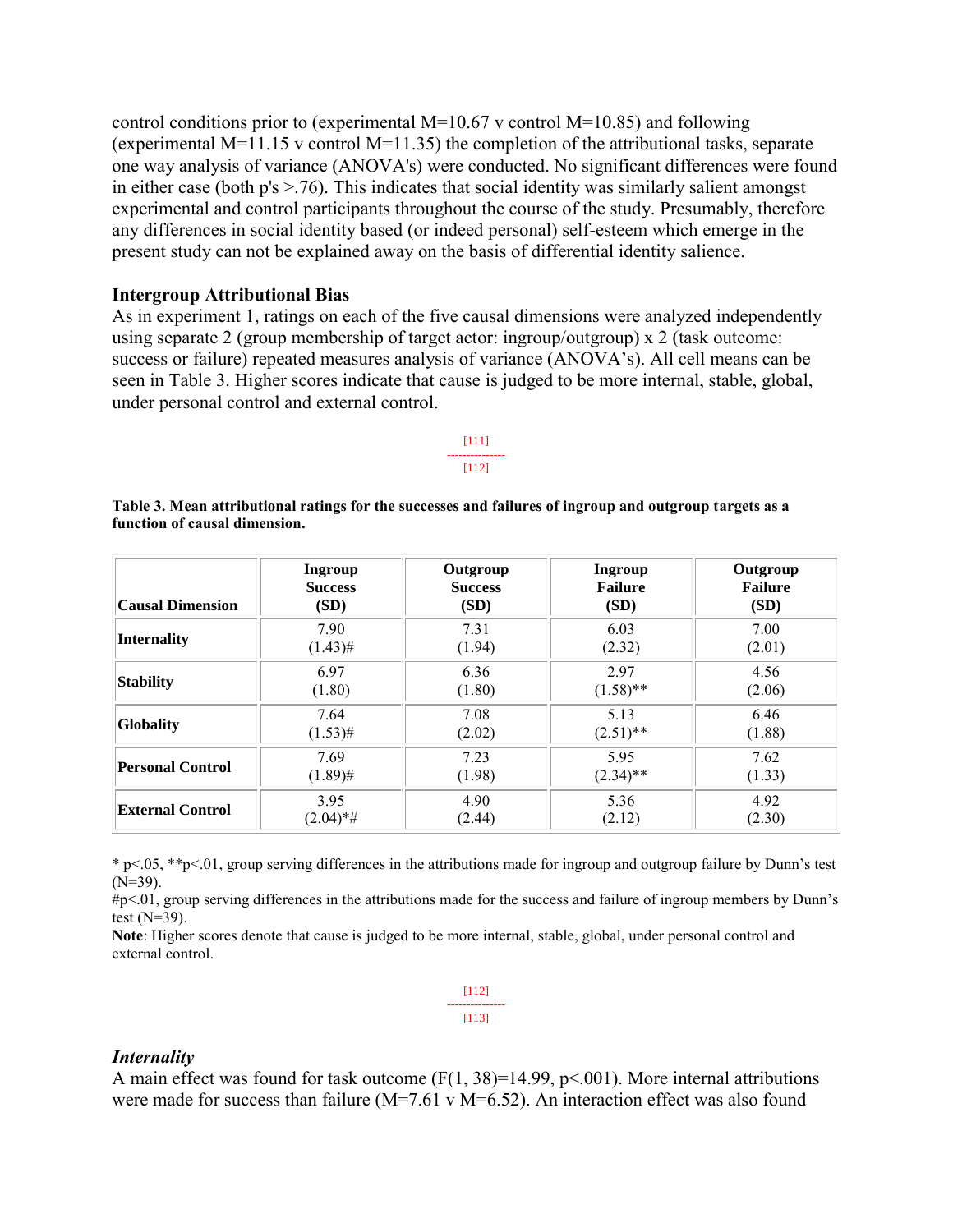between group membership of target actor and task outcome  $(F(1, 38)=8.25, p<008)$ . To assess this effect further a series of planned pairwise comparisons were carried out. Women manifested a tendency to make more internal attributions for ingroup success than outgroup success (t(38)=2.32, p<.03) and less internal attributions for ingroup than outgroup failure (t(38)=2.22, p<.04). However, neither of these effects were significant using Dunn's correction (critical alpha value 2.36, p<.05). Following Hewstone (1990), and the procedure adopted in experiment 1, two further planned comparisons were implemented. This analysis, conducted in order to examine outcome effects, contrasts separately for ingroup and outgroup members the attributions made for successes as compared to failures. A strong group serving effect was found for ingroup targets (t(38)=4.92, p<.0005, critical alpha value 3.03, p<.01). More internal attributions were made for ingroup success than ingroup failure. There were no other significant effects.

### *Stability*

A main effect was found for task outcome  $(F(1, 38)=100.26, p<0.01)$ . Success was judged to be more stable than failure (M=6.67 v M=3.77). An interaction between group membership of target actor and task outcome  $(F(1, 38)=23.68, p<0.01)$  was also found. Planned pairwise comparisons revealed a non-significant tendency for women to attribute ingroup success to more stable causes than outgroup success (t(38)=1.91, p<.07). A strong group serving effect was, however, found with respect to failure. Ingroup failure was attributed to less stable causes than outgroup failure (t(38)=4.11, p<.0005, critical alpha value 3.03, p<.01). There were no other significant effects.

#### *Globality*

A main effect was found for task outcome  $(F(1, 38)=26.35, p<0.01)$ . Success was perceived as being more global than failure ( $M=7.36$  v  $M=5.80$ ). An interaction was found between group membership of target actor and task outcome  $(F(1, 38)=10.35, p<0.04)$ . Planned comparisons revealed that outgroup failure was judged to be more global than in group failure (t(38)=3.14,  $p \le 0.004$ , critical alpha value 3.03,  $p \le 01$ ). Analysis of outcome effects revealed a strong group serving effect for ingroup behavior. Ingroup success was perceived to be more global than ingroup failure t(38)=6.03, p<.0005, critical alpha value 3.03, p<.01). There were no other significant effects.

#### [113] --------------- [114]

#### *Personal Control*

A significant main effect was found for task outcome  $(F(1, 38)= 6.35, p<0.02)$ . Success was judged as being more under personal control than failure (M=7.46 v M=6.79). A second significant main effect was discerned for group membership of target actor  $(F(1, 38)=4.74$ , p<.04). This suggested a tendency to see outgroup behavior as being more under personal control than ingroup behavior ( $M=7.43$  v  $M=6.82$ ). This finding was, however, qualified by the interaction found between group membership of target actor and task outcome  $(F(1, 38)=14.15)$ , p<.002). Planned comparisons revealed a highly significant group serving effect with respect to ingroup and outgroup failure. Negative outgroup behavior was attributed to be more under personal control than negative ingroup behavior (t(38)=3.89, p<.0005, critical alpha value 3.03, p<.01). Analysis of outcome effects also revealed a group serving effect for ingroup behavior. Positive ingroup behavior was perceived to be more under personal control than negative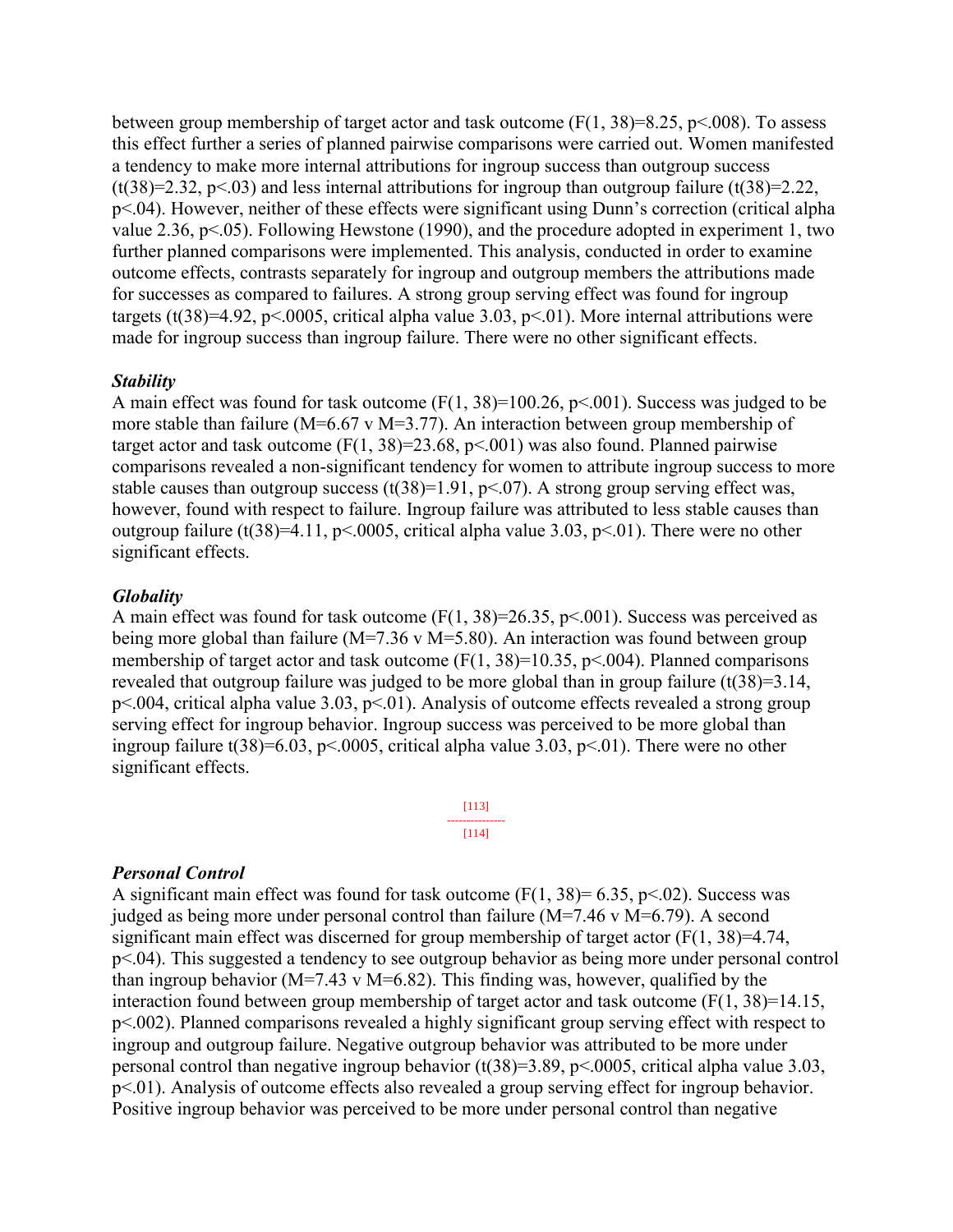ingroup behavior (t(38)=3.93, p<.0005, critical alpha value 3.03, p<.01). There were no other significant effects.

## *External Control*

A main effect was found for task outcome  $(F(1, 38)=6.86, p<0.02)$ . Failure was perceived to be more under external control than success (M=5.14 v M=4.45). An interaction was also found between group membership of target actor and task outcome  $(F(1, 38)=8.79, p<.006)$ . Planned comparisons revealed outgroup success to be attributed more to external control than ingroup success (t(38)=2.71, p<.01, critical alpha value 2.36, p<.05). Analysis of outcome effects revealed a strong group serving effect for ingroup behavior. Ingroup success was seen to be less under external control than ingroup failure (t(38)=4.27, p<.0005, critical alpha value 3.03, p<.01). There were no other significant effects.

## **Self-Esteem**

To assess differences in private collective self-esteem and personal self-esteem amongst participants assigned to experimental and control conditions separate one way ANOVA's were conducted. Cell means can be seen in Table 4. A significant effect was found for private collective self-esteem (F(2, 82)=7.56, p < 002). To investigate this effect further a series of planned comparisons were conducted. Participants in the experimental condition were found to have higher



levels of collective self-esteem than either those in the baseline control condition  $(t(63)=4.21)$ , p<.0005, critical alpha value 2.94, p<.01) or those in the first control condition  $(t(57)=2.87$ , p<.007, critical alpha value, 2.31, p<.05). No differences in private collective self-esteem were found between those in the first control condition and those in the baseline control condition  $(t(44)=.40, > .69)$ . The ANOVA did not reveal any significant effects with respect to personal self-esteem (F(2, 82)=2.26, p>.11).

|  | Table 4. Experimental and control participants personal and private collective self-esteem |
|--|--------------------------------------------------------------------------------------------|
|  |                                                                                            |

| Self-Esteem                    | <b>Experimental</b><br>(SD) | <b>First Control</b><br>(SD) | <b>Baseline</b><br><b>Control</b><br>(SD) |
|--------------------------------|-----------------------------|------------------------------|-------------------------------------------|
| Private collective self-esteem | 25.17                       | 22.45                        | 21.93                                     |
|                                | $(2.31)*#$                  | (5.00)                       | (3.90)                                    |
| <b>Global self-esteem</b>      | 76.05                       | 80.75                        | 72.73                                     |
|                                | (13.22)                     | (11.23)                      | (13.88)                                   |

\* p<.01, differences in experimental and the first control group participants private collective self-esteem by Dunn's test (experimental, N=39; first control, N=20).

# p<.05, differences in experimental and baseline control group participants private collective self-esteem by Dunn's test (experimental, N=39; baseline control, N=26).

**Note**: More positive scores denote higher levels of self-esteem.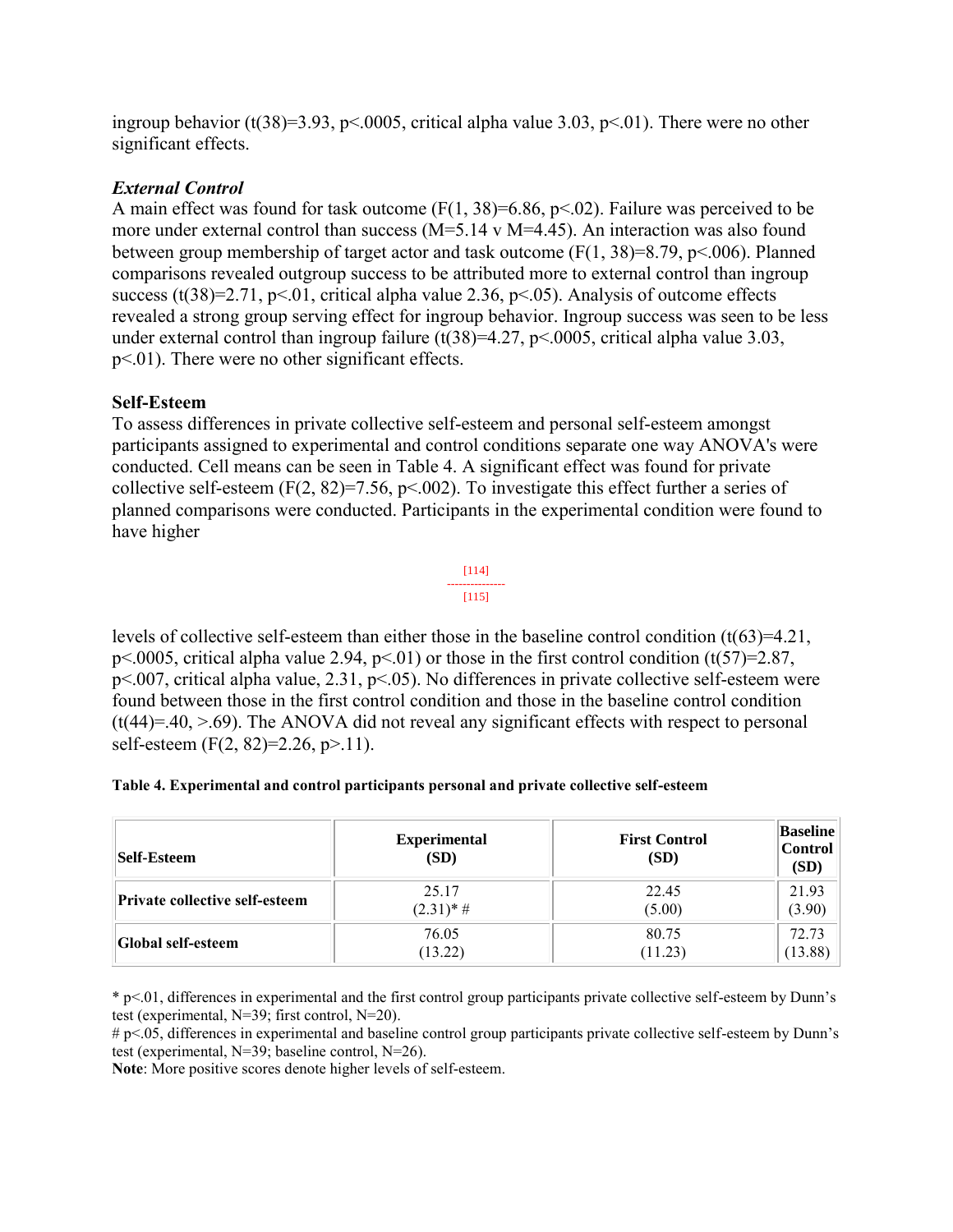## **DISCUSSION OF EXPERIMENT 2**

One hypothesis was tested in this experiment. This predicted that when category members were assigned to experimental and control conditions equivalent in terms of social identity salience, those in the experimental condition would experience enhanced levels of social identity based self-esteem, following the display of group serving attributional biases. The results supported this

> [115] --------------- [116]

hypothesis. In the experimental condition, women showed a variety of group serving attributional biases. Thus, for example ingroup (i.e. female) success was perceived to be less a consequence of external control than outgroup (i.e. male) success. Similarly, outgroup failure was judged to be the result of more stable, global and personally controllable causes than ingroup failure. A number of outcome effects were also found. Ingroup success was attributed to more internal, global and personally (as well as less externally) controllable, causes than ingroup failure. After the display of these biases, women in the experimental condition were subsequently found to have higher levels of social identity based self-esteem than those in either the baseline or first control conditions. No differences were found with respect to personal selfesteem. These findings reinforce those reported in experiment one to the extent that, they suggest that enhanced levels of social identity based self-esteem amongst those who display group serving attributional biases are not merely a function of identity salience.

## **GENERAL DISCUSSION**

The research presented in the current study sought to investigate the relationship between group serving attributional biases and self-evaluation. To this end, two separate experiments were carried out. The first experiment showed that category members (i.e. women) who manifested group serving attributional biases displayed higher levels of social identity based self-esteem. The second experiment, conducted in order to assess whether these findings were a consequence of identity salience, produced similar results. Thus, in experiment two, when category members (i.e. women) were assigned to experimental and control conditions equivalent in social identity salience, those who manifested group serving attributional biases experienced enhanced levels of social identity based self-esteem. Personal self-esteem remained unaffected in each experiment. The results from experiments one and two are, therefore, very much in keeping with the assumptions of the present investigation. That is, when category members display group serving attributional biases it is social identity based and not personal self-esteem that is likely to be affected. These findings are consistent with SIT to the extent that they suggest, that group serving attributional biases are, in part, affected by attempts to achieve and maintain a positive social identity.

> [116] --------------- [117]

The results of the current analyses are comparable with those reported by Chin & McClintock (1993, experiment 2) and Branscombe & Wann (1994). Both of these studies found higher levels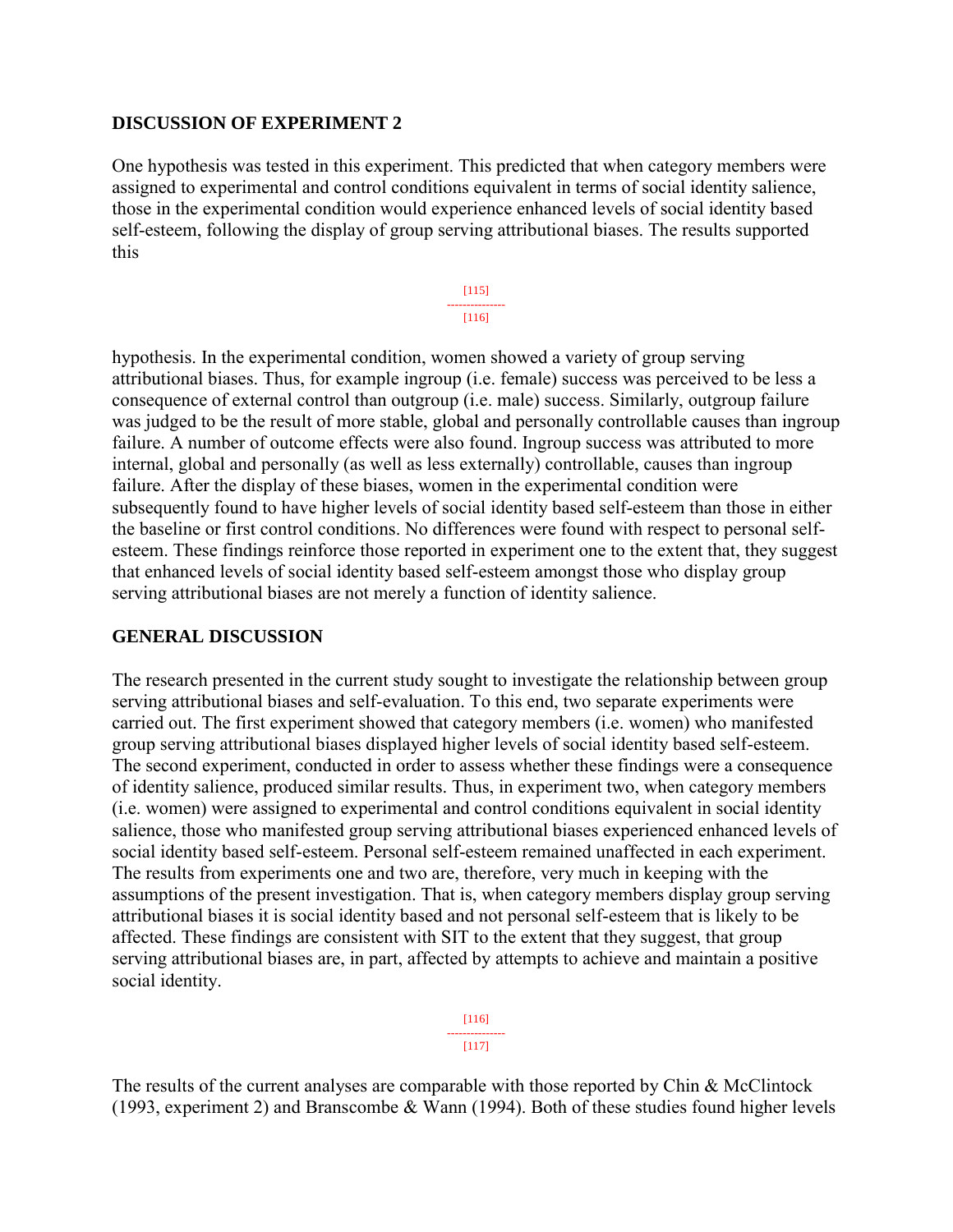of collective self-esteem amongst those who engaged in specific forms of intergroup discrimination (i.e. forced discrimination and the derogation of a threat relevant outgroup respectively). Given, however, that the researchers in each of these studies assessed the collective self-esteem associated with all the social groups people belong to, we would argue that the research presented in the present study has allowed a more accurate investigation of predictions which may be derived from SIT. Thus, in keeping with SIT, the results of the present research indicate that when the members of a 'particular' social category (i.e. women) display group serving attributional biases (or other forms of intergroup discrimination) against a relevant outgroup (i.e. men), it is the esteem associated with this 'particular' social category (i.e. women) that is elevated.

The patterns of group serving attributional biases discerned in this experiment mirror those found in several other studies, in so far, as these biases generally tended to occur with respect to the attributions made for ingroup and outgroup failure (for a review see Hewstone, 1990). More pronounced levels of attributional bias were, however, found in experiment two. The most likely explanation for this finding is that the presentation of the group membership sub-scale from Luhtanen & Crocker's (1992) collective self-esteem scale prior to the attributional tasks, may have functioned to further emphasize the salience of social category membership. Prior research has repeatedly shown that increased social identity salience can lead to exaggerated intergroup discrimination (e.g. Islam & Hewstone, 1993; Mullen, Brown & Smith, 1992).

The results of the present study indicate that self-esteem, assessed at the appropriate level of specificity, may be elevated following the display of group serving attributional bias. As such, these findings may be added to a growing body of literature linking various forms of intergroup discrimination to self-evaluation (e.g. Hunter et al., 1997; Long & Spears, 1997). This is, of course not to question the relevance of the other phenomena which are undoubtedly involved in intergroup conflict (e.g. Hogg & Abrams, 1988), to suggest that the display of group serving attributional biases will always function to enhance self-esteem (see Hewstone, 1988; Turner, Hogg, Oakes,

> [117] --------------- [118]

Reicher & Wetherell, 1987) or indeed to imply that self-esteem is the primary psychological motive in intergroup behavior (e.g. Hogg & Abrams, 1993; Solomon, Greenberg & Pyszczynski, 1991). Rather it is, quite simply, an acknowledgement that social identity and self-evaluation processes are relevant variables in any proper account of intergroup conflict. We would conclude, nevertheless, by pointing out that the link between various forms of intergroup discrimination and those components of the self derived from social identity is more complex than that many researchers have often assumed. The research presented in the current paper goes some way in helping to explicate this relationship.

## **REFERENCES**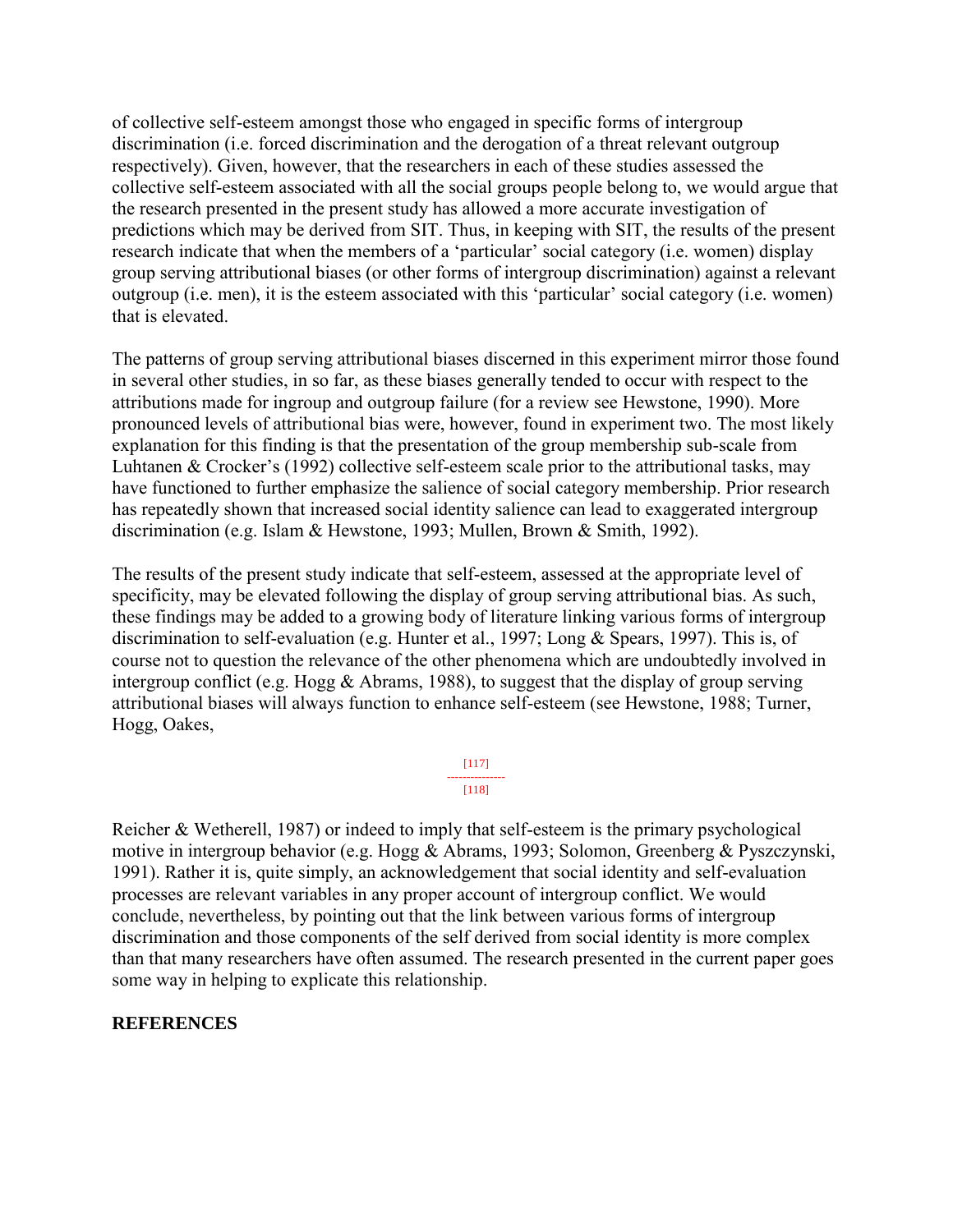Abrams, D. and Hogg, M. A. (1988). "Comments on the motivational status of self-esteem in social identity and intergroup discrimination." *European Journal of Social Psychology*, 18:317- 334.

Blascovich, J., Tomaka, J. (1990). "Measures of self-esteem." In J. P. Robinson, P. R. Shaver and L. M. Wrightsman (Eds), *Measures of Social Psychological Attitudes* (3rd edition). Orlando: Academic Press.

Bourhis, R. Y., Turner, J. C. and Gagnon, A. (1996). "Interdependence, social identity and discrimination." In Spears, R., Oakes, P. J., Ellemers, N., Haslam, S. A. (Eds), *The Social Psychology of Stereotyping and Group Life.* Oxford: Blackwell.

Branscombe, N. R. and Wann, D. L. (1994). "Collective self-esteem consequences of outgroup derogation when a valued social identity is on trial." *European Journal of Social Psychology,* 24:641-657.

Brown, R. (1995)*. Prejudice: Its Social Psychology.* Oxford: Blackwell.

[118] --------------- [119]

Chin, M. G. and McClintock C. G. (1993). "The effects of intergroup discrimination and social values on level of self-esteem in the minimal group paradigm. *European Journal of Social Psychology,* 23:63-75.

Crocker, J. and Luhtanen, R. (1990). "Collective self-esteem and ingroup bias." *Journal of Personality and Social Psychology,* 58:60-67.

Crocker, J., Luhtanen, R., Blaine, B. and Broadnax, S. (1994). "Collective self-esteem and psychological well-being among White, Black and Asian college students." *Personality and Social Psychology Bulletin*, 20:503-513.

Hewstone, M. (1988). "Attributional bases of intergroup conflict." In W. Stroebe, A. W. Kruglanski, D. Bar-Tal and M. Hewstone (Eds), *The Social Psychology of Intergroup Conflict: Theory, Research and Applications*. New York: Springer.

Hewstone, M. (1989). *Causal Attribution: From Cognitive Processes to Collective Beliefs.*  Oxford: Blackwell.

Hewstone, M. (1990). "The 'ultimate attribution error'? A review of the literature on intergroup causal attribution." *European Journal of Social Psychology,* 20:311-335.

Hewstone, M. and Ward, C. (1985). "Ethnocentrism and causal attribution and causal attribution in Southeast Asia." *Journal of Personality and Social Psychology,* 48:614-623.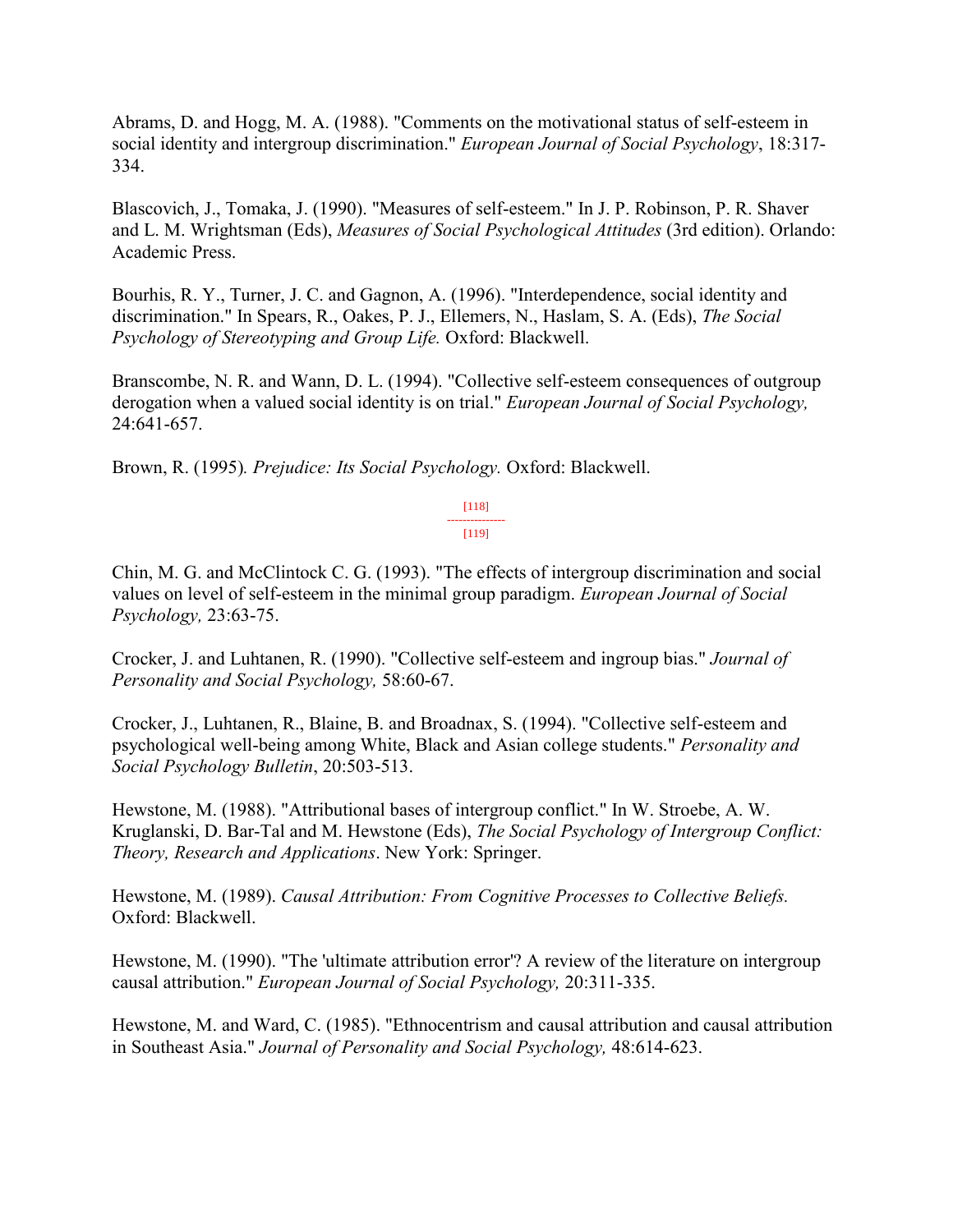Hinkle, S. and Brown, R. (1990). "Intergroup comparisons and social identity: Some links and lacunae." In D. Abrams, M. A. Hogg (Eds), *Social Identity Theory: Constructive and Critical Advances.* New York: Harvester/Wheatsheaf.

> [119] --------------- [120]

Hogg, M. A. and Abrams, D. (1988). *Social Identifications: A Social Psychology of Intergroup Relations and Group Processes.* London: Routledge.

Hogg, M. A. and Abrams, D. (1990). "Social motivation, self-esteem and social identity." In D. Abrams, M. A. Hogg (Eds), *Social Identity Theory: Constructive and Critical Advances.* New York: Harvester/Wheatsheaf.

Hogg, M. A. and Abrams, D. (1993). "Towards a single-process uncertainty reduction model of social motivation in groups." In M. A. Hogg and D. Abrams (Eds), *Group Motivation: Social Psychological Perspectives.* London: Harvester/Wheatsheaf.

Hogg, M. A. and Sunderland, J. (1991). "Self-esteem and intergroup discrimination in the minimal group paradigm." *British Journal of Social Psychology,* 30:51-62.

Hogg, M. A. and Turner, J. C. (1987). "Intergroup behavior, self-stereotyping and the salience of social categories." *British Journal of Social Psychology,* 26:325-340.

Hogg, M. A., Turner, J. C., Nascimento-Schulze, C. and Spriggs, D. (1986). "Social categorization, intergroup behavior and self-esteem: Two experiments." *Revista de Psicologia Social,* 1:23-37.

Howell, D. C. (1987). *Statistical Methods for Psychology.* Boston: PWS-Kent.

Hunter, Platow, M. J., Bell, L. M., Kypri, K. and Lewis, C. A. (1997). "Intergroup bias and selfevaluation: Domain specific self-esteem, threats to identity and dimensional importance." *British Journal of Social Psychology,* 36:405-426.

Hunter, J. A., Platow, M. J., Howard, M. L. and Stringer, M. (1996). "Social identity and intergroup evaluative bias: Realistic categories and domain specific self-esteem in a conflict setting." *European Journal of Social Psychology,* 26:631-647.

> [120] --------------- [121]

Hunter, J. A., Stringer, M. and Coleman, J. T. (1993). "Social explanations and self-esteem in Northern Ireland." *Journal of Social Psychology,* 5:643-650.

Hunter, J. A., Stringer, M., Millar, D. and Watson, R. P. (1994). "Perceptions of violent events" (pp.8-28). In A. Guelke (Ed), *New Perspectives on the Northern Ireland Conflict.* Aldershot: Avebury/Gower.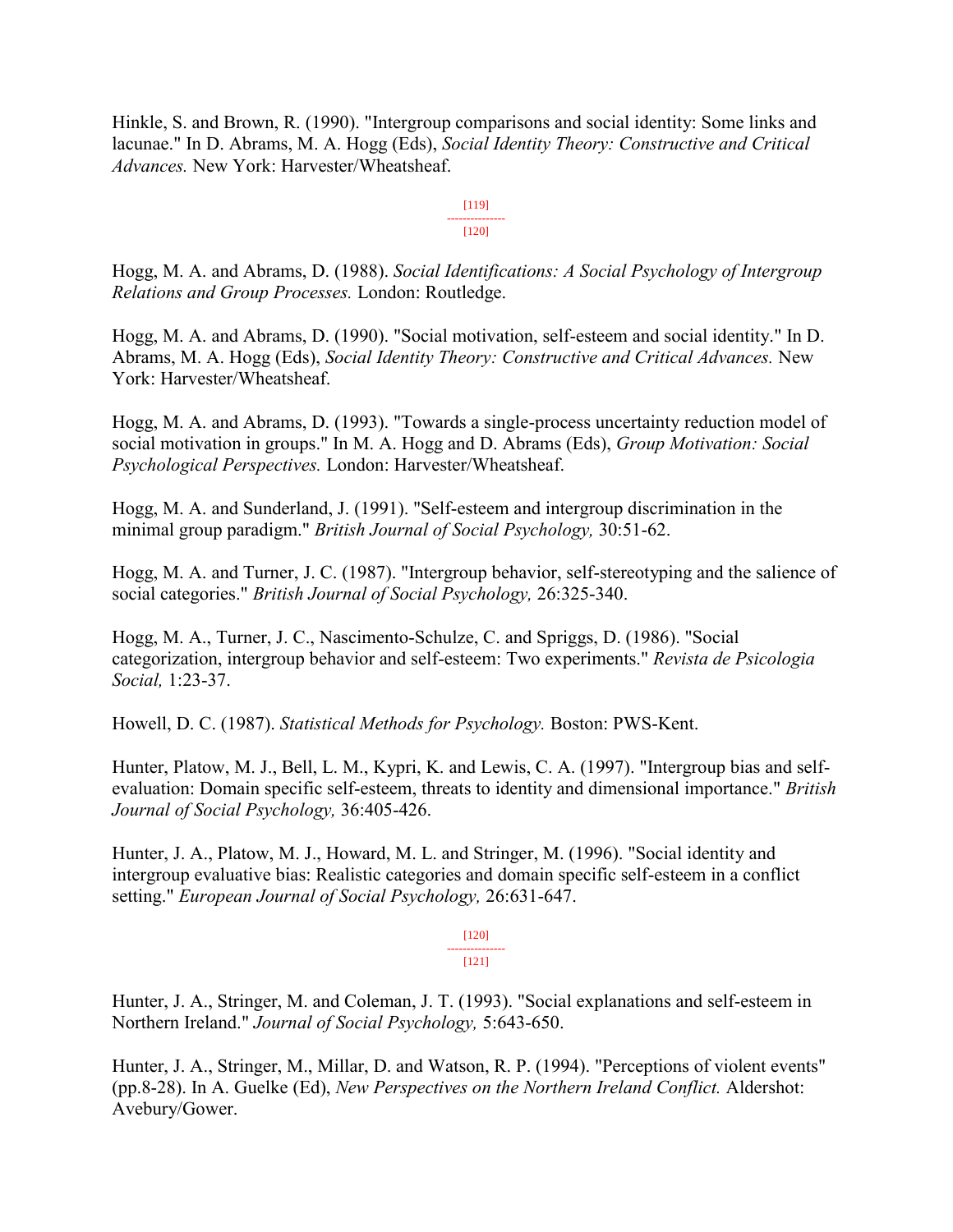Hunter, J. A., Stringer, M. and Watson, R. P. (1991). "Intergroup violence and intergroup attribution." *British Journal of Social Psychology,* 30:261-266.

Islam, M. R. and Hewstone, M. (1993). "Intergroup attributions and affective consequences in majority and minority groups." *Journal of Personality and Social Psychology,* 64:936-950.

Kasof, J. (1993). "Sex bias in the naming of the stimulus persons." *Psychological Bulletin,* 113:140-163.

Lemyre, L. and Smith, P. (1985). "Intergroup discrimination and self-esteem in the minimal group paradigm." *Journal of Personality and Social Psychology,* 49:660-670.

Long, K. M., Spears, R. (1997). "The self-esteem hypothesis revisited: Differentiation and the disaffected." In Spears, R., Oakes, P. J., Ellemers, N., Haslam, S. A. (Eds), *The Social Psychology of Stereotyping and Group Life.* Oxford: Blackwell.

Long, K. M., Spears, R. and Manstead, A. S. R. (1994)."The influence of personal and collective self-esteem on strategies of social differentiation." *British Journal of Social Psychology,* 33:313- 329.

Luhtanen, R. and Crocker, J. (1992). "A collective self-esteem scale: Self-evaluation of one's social identity." *Personality and Social Psychology Bulletin,* 18:302-318.

#### [121] --------------- [122]

## Marsh, H. W. (1992). *Manual for the Self-Description Questionnaire III.* University of Western Sydney: Australia.

Marsh, H. W. and O'Neill, R. (1984). "Self Description Questionnaire III (SDQ III): The construct validity of multidimensional self-concept ratings by late adolescents." *Journal of Educational Measurement,* 21:153-174.

McAuley, E., Duncan, T. E. and Russell, D. W. (1992). "Measuring causal attributions: the revised causal dimension scale." *Personality and Social Psychology Bulletin,* 18:566-573.

Mullen, B., Brown, R. and Smith, A. (1992). "Ingroup bias as a function of salience, relevance, and status: An integration." *European Journal of Social Psychology,* 22:103-122.

Ng, S. H. (1990). "Androcentric coding of Man and His in memory by language users." *Journal of Experimental Social Psychology,* 26:455-464.

Oakes, P. J., Haslam, S. A. and Turner, J. C. (1994). *Stereotyping and Social Reality.* Oxford: Blackwell.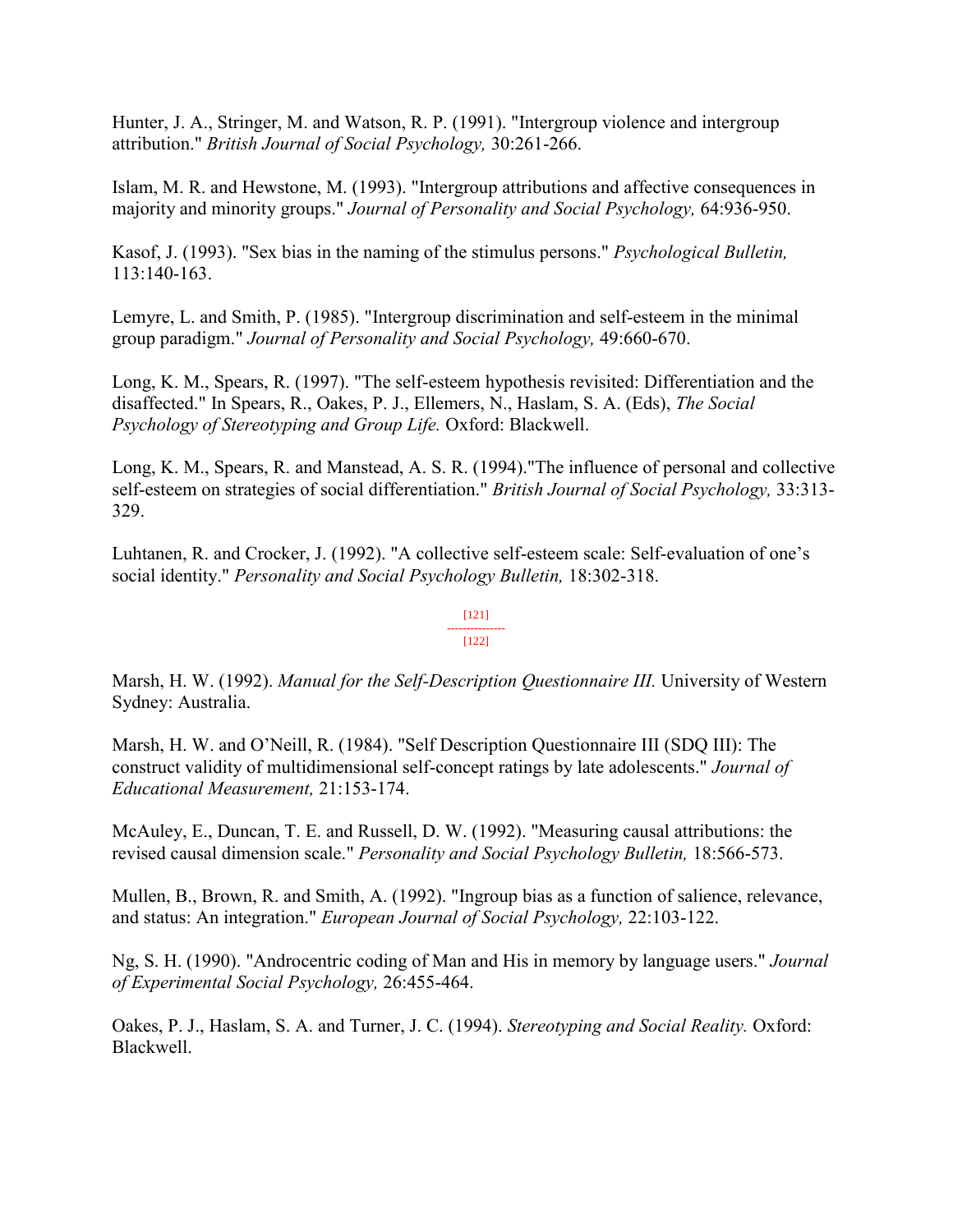Oakes, P. and Turner, J. C. (1980). "Social categorisation and intergroup bias: Does minimal intergroup discrimination make social identity more positive." *European Journal of Social Psychology,* 10:295-301.

Platow, M. J., Harley, K., Hunter, J. A., Hanning, P., Shave, R. and O'Connell, A. (1997). "Interpreting ingroup-favouring allocations in the minimal group paradigm." *British Journal of Social Psychology,* 36:107-117.

Rosenberg, M. (1965). *Society and the Adolescent Self-Image.* Princeton, NJ: Princeton University Press.

> [122] --------------- [123]

Solomon, S., Greenberg, J. and Pyszczynski, T. (1991). "A terror management theory of social behavior: The psychological functions of self-esteem and cultural world views." In L. Berkowitz (Ed.), *Advances Experimental Social Psychology* (vol 24). London, Academic Press.

Tajfel, H. (1969). "Cognitive aspects of prejudice." *Journal of Social Issues,* 25:79-97.

Tajfel, H. (1982). "Social psychology of intergroup relations." *Annual Review of Psychology,* 33:1-39.

Tajfel, H. and Turner, J. C. (1979). "An integrative theory of intergroup conflict." In W. G. Austin and S. Worchel (Eds), *The Social Psychology of Intergroup Relations.* Monterey: Brooks/Cole.

Tajfel, H. and Turner, J. C. (1986). "The social identity theory of intergroup behavior." In S. Worchel and W. G. Austin (Eds), *The Psychology of Intergroup Relations.* Chicago: Nelson/Hall.

Turner, J. C., Hogg, M. A., Oakes, P. J., Reicher, S. D. and Wetherell, M. S. (1987). *Rediscovering the social group: A self-categorization theory.* Oxford: Blackwell.

Turner, J. C., Oakes, P., Haslam, S. A. and McGarty, C. (1994). "Self and collective: Cognition and social context." *Personality and Social Psychology Bulletin,* 20:454-463.

Whitehead, G. I., Smith, S. H. and Eichhorn, J. A. (1982). "The effect of subject's race and other's race on judgements of causality for success and failure." *Journal of Personality,* 50, 193- 202.

> [123] --------------- [124]

## **FOOTNOTES**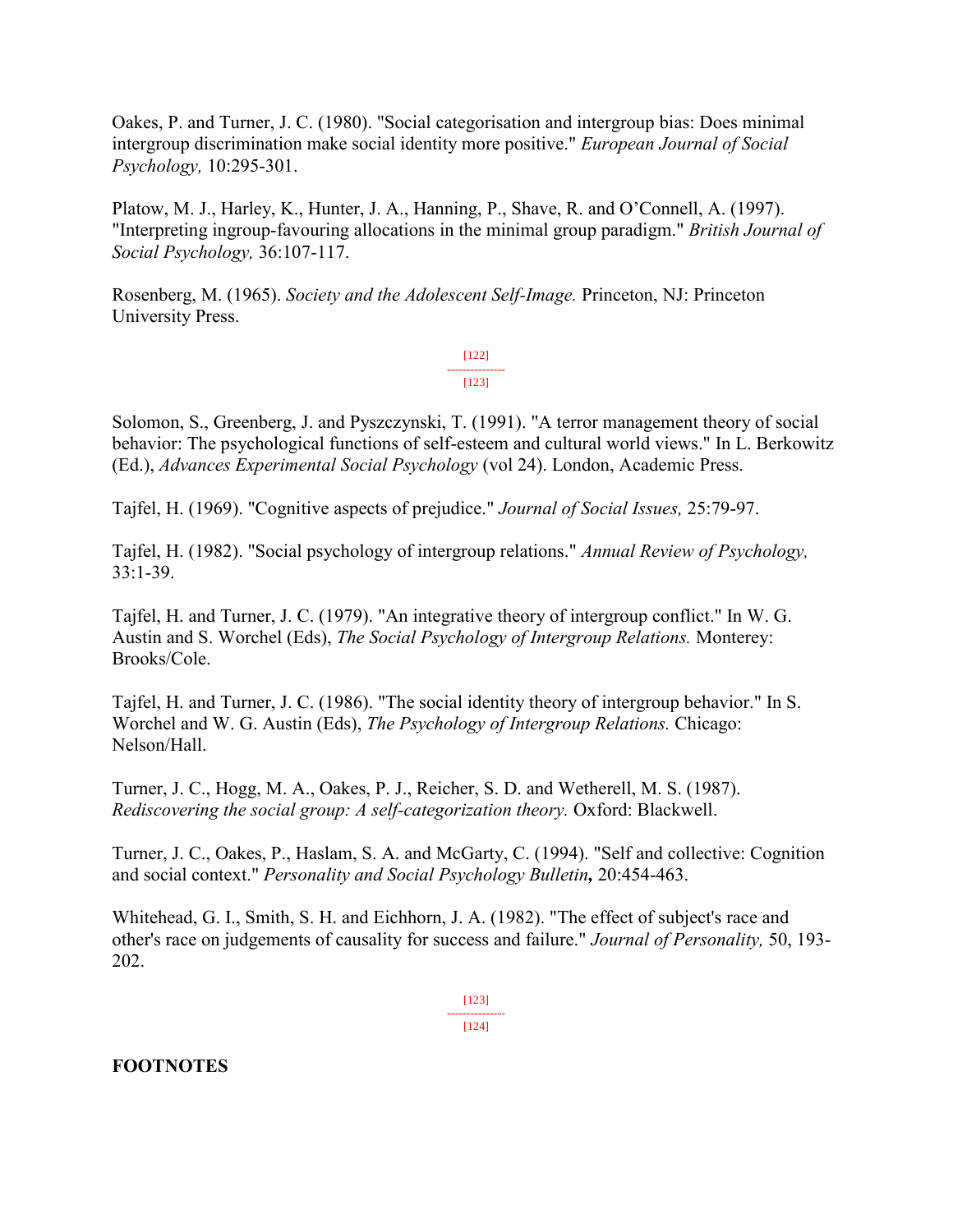**1.** The distracter attributional tasks were identical in format to those used in the experimental and control scenarios. However, these tasks required participants to attribute cause to gender neutral targets who had succeeded and failed at mathematical and physical tasks.

**2.** In an attempt to ensure that participants were not simply conforming to social norms, as regards any perceived differences in the academic competencies of men and women, an independent pilot study was conducted. In this investigation, participants (N=38, 19 women and 19 men) evaluated the academic competency of women and men on a pair of 7-point Likert scales (7-competent 1-incompetent). A 2 (group membership of perceiver: men/women) x 2 (group membership of target: women/men) analysis of variance (ANOVA), with repeated measures on the last factor, was used to analyze the data. No main or interaction effects were found (both p's>.45). This would tend to suggest that the emergence of intergroup differentiation on the (relatively more unobtrusive) attributional tasks is not the sole consequence of social norms.

**3.** To guard against gender bias in the naming of stimulus persons (see Kasof, 1993 for a review) a separate pilot study was conducted. Participants (N=63) evaluated the pleasantness of the male and female sex typed names that were to be used in the present study (e.g. David, Michelle). Responses were scored on a 7-point Likert scale (7-pleasant, 1-unpleasant). A repeated measures t-test revealed that there were no significant differences (M=4.23 v M=4.31, t(62)=.48, p>.63). This indicates that the names used in the present study to denote target actors were similarly evaluated.

**4.** This analysis facilitates the examination of what Hewstone (1990) refers to as categorization effects.

**5.** Although, the group membership sub-scale is, in some respects, conceptually similar to the private collective self-esteem sub-scale (see Luhtanen and Crocker, 1992 for a review) data from two separate pilot studies found these sub-scales to be largely unrelated  $(N=91, r=.06; N=97,$  $r = 15$ ).

> [124] --------------- [125]

## **AUTHOR BIOGRAPHIES**

John A. Hunter is a lecturer in social psychology at the University of Otago, Dunedin. His Email is [jhunter@rivendell.otago.ac.nz.](mailto:jhunter@rivendell.otago.ac.nz)

Jo M. Reid, recently completed her masters in social psychology at the University of Otago and is now finishing a law degree at the same institution. Her E-mail is [Jreid@rivendell.otago.ac.nz.](mailto:Jreid@rivendell.otago.ac.nz)

Natalie M. Stokell is a masters student at the university of Otago. Her E-mail is [nstokell@otago.ac.nz](mailto:nstokell@otago.ac.nz)